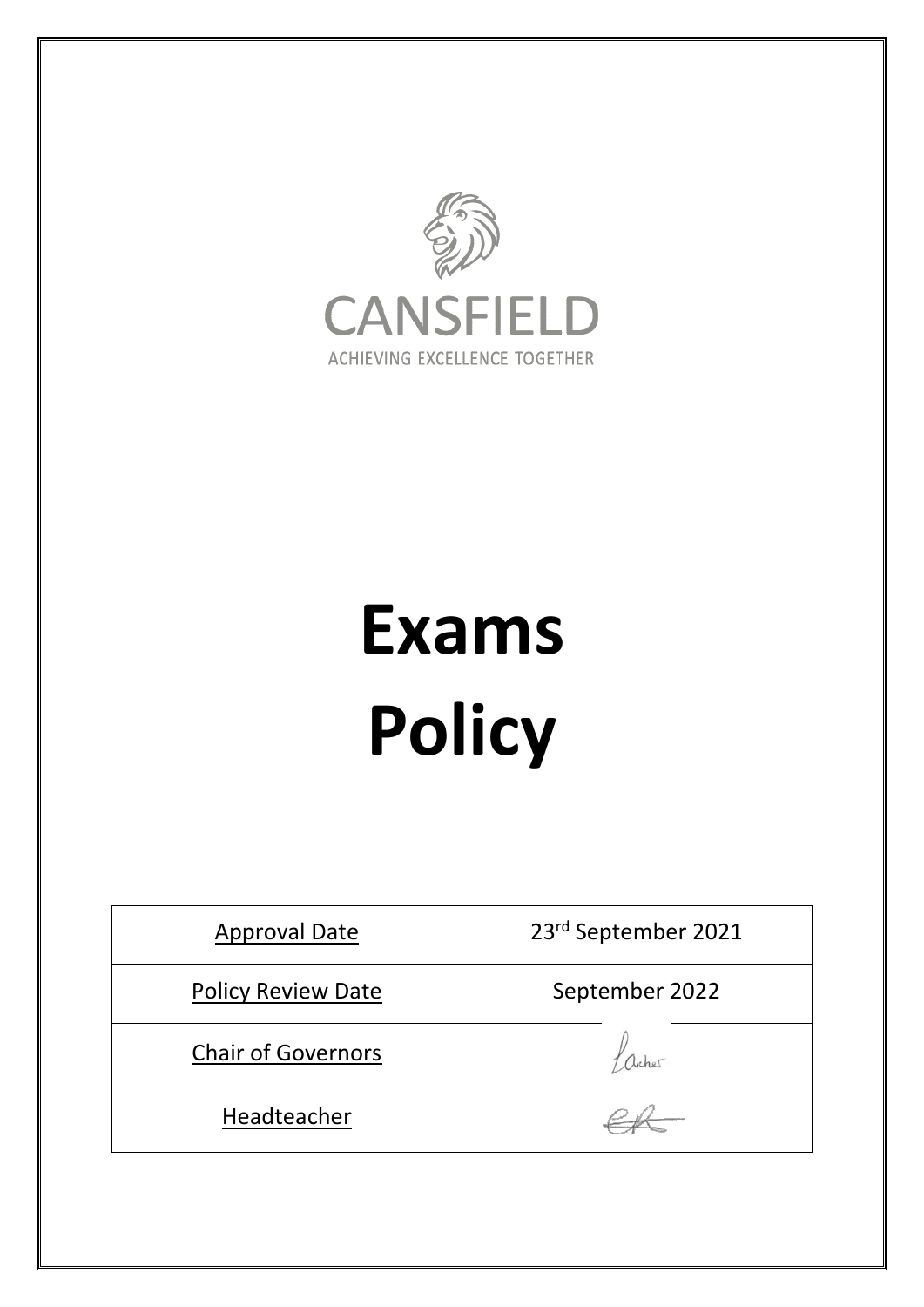# **1. Key Staff Involved**

| Role           | Name(s)              |
|----------------|----------------------|
| Head of Centre | Dr G Baker           |
| Exams Manager  | <b>Miss L Archer</b> |
| SLT member(s)  | <b>Mr C Lomas</b>    |
| SENCo          | <b>Mrs H Cashman</b> |

# **2. Purpose of the Policy**

Cansfield High School is committed to ensuring that the exams management and administration process is run effectively and efficiently and in compliance with the published JCQ regulations and awarding body requirements.

This exam policy will ensure that:

- all aspects of the centre's exam process is documented, supporting the exams contingency plan, and other relevant exams-related policies, procedures and plans are signposted to
- the workforce is well informed and supported
- all centre staff involved in the exams process clearly understand their roles and responsibilities
- all exams and assessments are conducted according to JCQ and awarding body regulations, guidance and instructions, thus maintaining the integrity and security of the exam/assessment system at all times
- exam candidates understand the exams process and what is expected of them

This policy is reviewed annually to ensure ways of working in the centre are accurately reflected and that exams and assessments are conducted to current JCQ (and awarding body) regulations, instructions and guidance.

This policy will be communicated to all relevant centre staff by the Data & Exams Manager.

# **3. Roles and Responsibilities**

The Head of Centre is the individual who is accountable to the awarding bodies for ensuring that the centre is compliant with the published JCQ regulations and awarding body requirements in order to ensure the security and integrity of the examinations/assessments at all times.

The Exams Manager is the person appointed by the Head of Centre to act on behalf of, and be the main point of contact for, the centre in matters relating to the general administration of awarding body examinations and assessments.

The Head of Centre may not appoint themselves as the Exams Manager. A Head of Centre and an Exams Manager are two distinct and separate roles.

# **4. Head of Centre Responsibilities**

The Head of Centre is the individual who is accountable to the awarding bodies for ensuring that the centre is always compliant with the published JCQ regulations and awarding body requirements to ensure the security and integrity of the examinations/assessments.

It is the responsibility of the Head of Centre to ensure that all staff comply with the instructions in this booklet. Failure to do so may constitute malpractice as defined in the JCQ publication Suspected Malpractice: Policies and Procedures, 1 September 2021 to 31 August 2022:<https://www.jcq.org.uk/exams-office/malpractice> [\(ICE](http://www.jcq.org.uk/exams-office/ice---instructions-for-conducting-examinations) Introduction)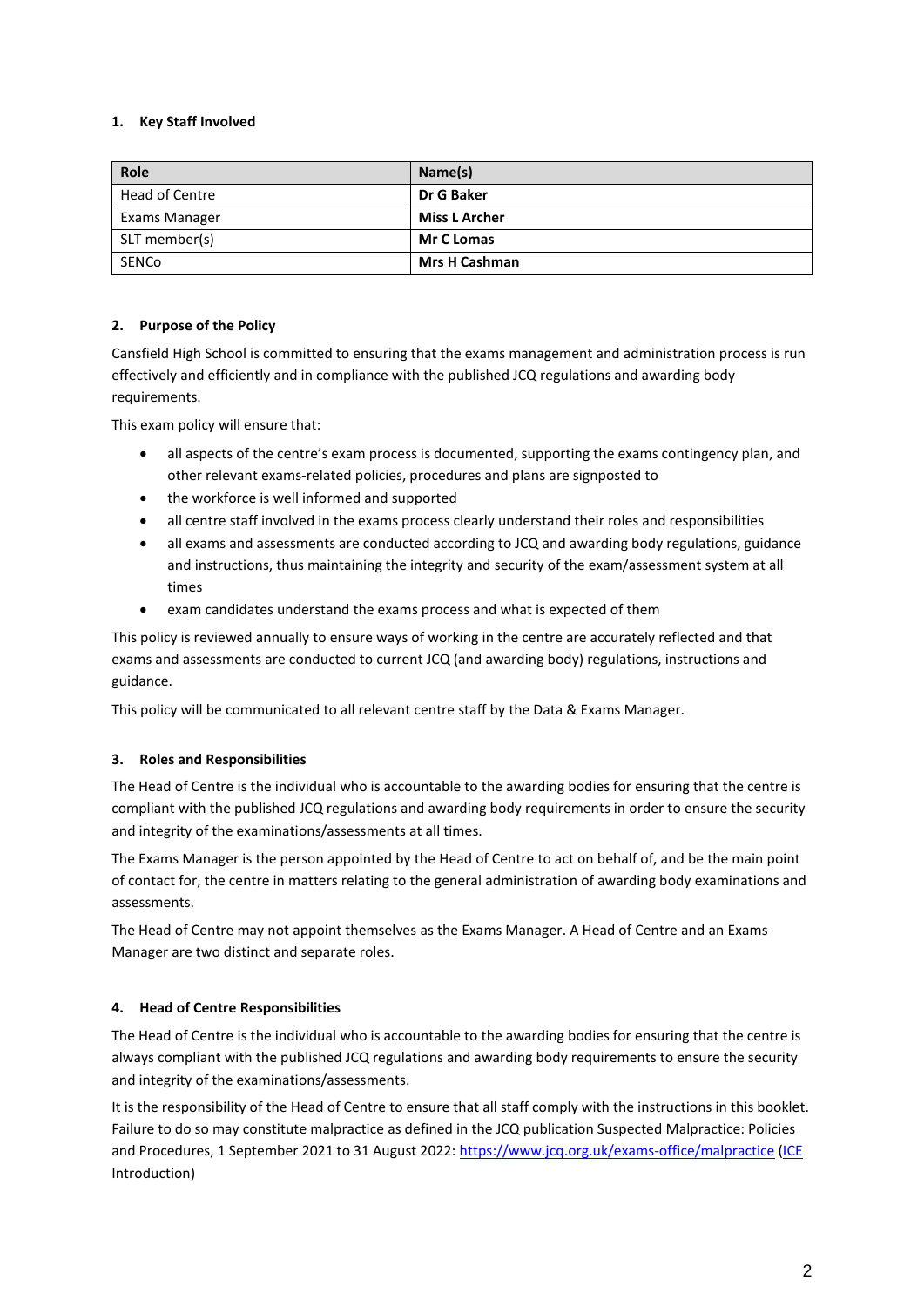# **4.1 Head of Centre**

Understands the contents, refers to and directs relevant centre staff to annually updated JCQ publications including:

- [General Regulations for Approved Centres](http://www.jcq.org.uk/exams-office/general-regulations) (GR)
- **•** [Instructions for Conducting Examinations](http://www.jcq.org.uk/exams-office/ice---instructions-for-conducting-examinations) (ICE)
- [Access Arrangements and Reasonable Adjustments](http://www.jcq.org.uk/exams-office/access-arrangements-and-special-consideration/regulations-and-guidance) (AA)
- [Suspected Malpractice -](http://www.jcq.org.uk/exams-office/malpractice) Policies and Procedures (SM)
- [Instructions for conducting non-examination assessments](http://www.jcq.org.uk/exams-office/non-examination-assessments) (NEA) (and the instructions for conducting coursework)
- [A guide to the special consideration process](http://www.jcq.org.uk/exams-office/access-arrangements-and-special-consideration/regulations-and-guidance) (SC)

Ensures the centre has appropriate accommodation to support the size of the cohorts being taught including appropriate accommodation for candidates requiring access arrangements for exams and assessments.

# **4.2 National Centre Number Register**

Takes responsibility for confirming, on an annual basis, that they are both aware of and adhering to the latest version of the JCQ's regulations. This confirmation is managed as part of the National Centre Number Register (NCNR) annual update.

Understands that this responsibility cannot be delegated to a member of the senior leadership team or the examinations officer, and acknowledges that failure to respond to the NCNR annual update, and/or the head of centre's declaration, will result in:

- the centre status being suspended
- the centre not being able to submit examination entries
- the centre not receiving or being able to access question papers
- and ultimately, awarding bodies could withdraw their approval of the centre

# **4.3 Recruitment, Selection and Training of Staff**

Retains a workforce of an appropriate size and competence, including sufficient managerial and other resource, to undertake the delivery of the qualification as required by an awarding body. This includes taking reasonable steps to ensure occupational competence where this is required for the assessment of specific qualifications.

Provides fully qualified teachers to mark non-examination assessments, and/or fully qualified assessors for the verification of centre-assessed components.

Enables the relevant senior leader(s), the examinations officer (EO) and the ALS lead/SENCo to receive appropriate training and support in order to facilitate the effective delivery of examinations and assessments within the centre, and ensure compliance with the published JCQ regulations.

Appoints an ALS lead/SENCo who will determine appropriate arrangements for candidates with learning difficulties and disabilities.

# **4.4 Internal Governance Arrangements**

Has in place a member of the senior leadership team who will provide support and guidance to the examinations officer and ensure that the integrity and security of examinations and assessments is maintained throughout an examination series.

Ensures centre staff undertake key tasks within the exams process and meet internal deadlines set by the EO.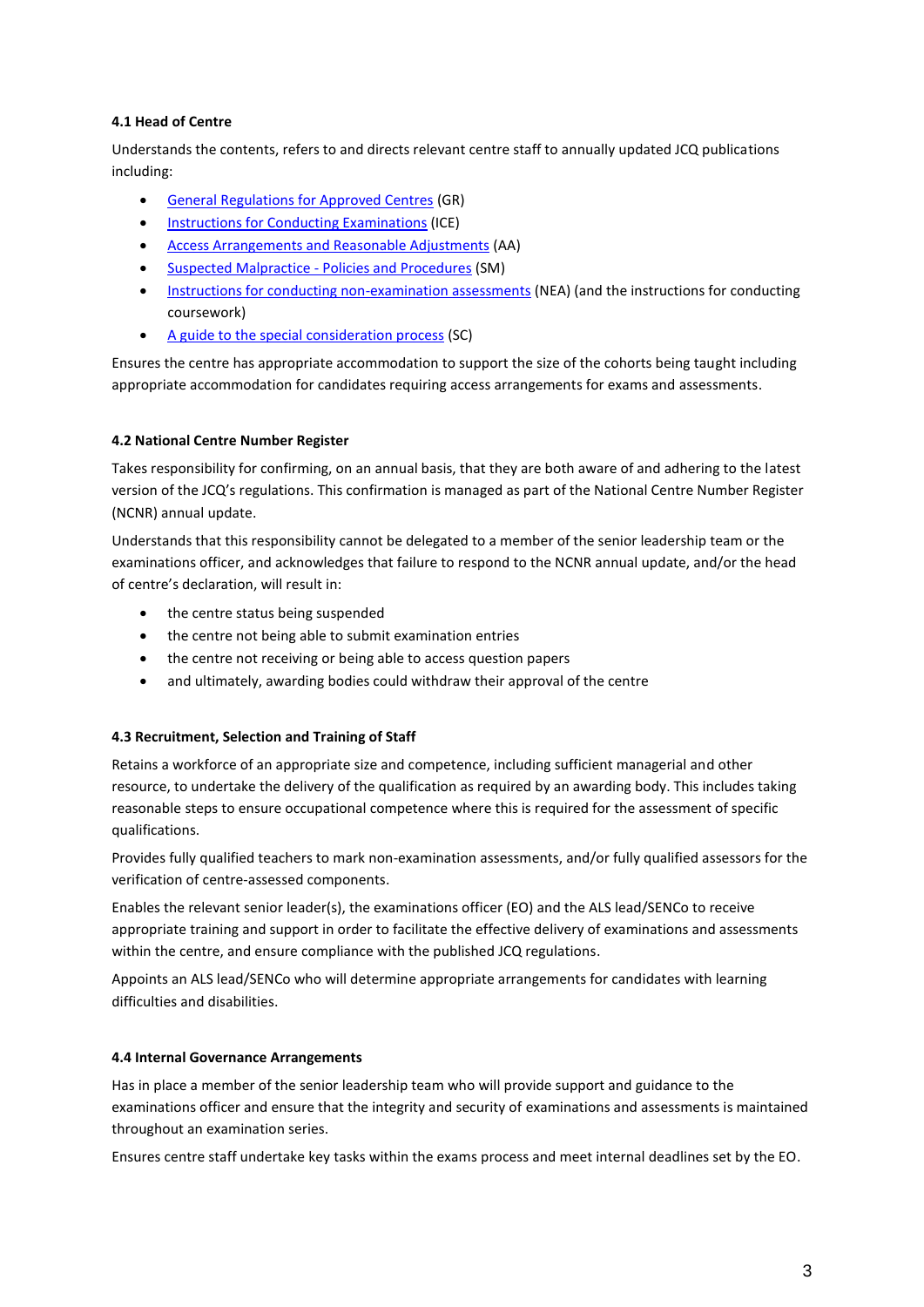Makes sure that a teacher, a tutor or a senior member of centre staff who teaches the subject being examined, is not an invigilator during the examination.

# **4.5 Delivery of Qualifications**

Delivers qualifications, as required by the awarding body, in accordance with relevant equality legislation. This includes but is not limited to ensuring that qualifications are made available to all candidates capable of undertaking them and seeking reasonable adjustments for disabled candidates.

Enables candidates to receive sufficient and up to date laboratory experience, or relevant training where required by the subject concerned.

Where/if using a third party to deliver any part of a qualification at the centre:

- maintains oversight of, and responsibility for, the delivery of the qualification in accordance with JCQ regulations and awarding body requirements.
- has in place a written agreement with the third party ensuring that a copy of the written agreement is available for inspection if requested by the awarding body.

## **4.6 Public Liability**

Complies with local health and safety rules which are in place and that the centre is adequately covered for public liability claims.

## **4.7 Security of Assessment Materials**

Takes all reasonable steps to maintain the integrity of the examinations/assessments, including the security of all assessment materials, by ensuring:

- The location of the centre's secure storage facility in a secure room solely assigned to examinations for the purpose of administering secure examination materials
- The secure room only contains exam-related material
- There are between two and six keyholders only, each of whom must fully understand their responsibilities as a key holder to the secure storage facility
- Access to the secure room and secure storage facility is restricted to the authorised two to six keyholders and staff named and approved by the Head of Centre are accompanied by a keyholder at all times (Dr G Baker, Mr D Forshaw, Miss L Archer, Mr C Lomas, Mrs K Smith, Mrs J Rafferty)
- Appropriate arrangements are in place to ensure that confidential materials are only handed over to authorised members of centre staff (Dr G Baker, Mr D Forshaw, Miss L Archer, Mr C Lomas, Mrs K Smith, Mrs J Rafferty and invigilators)
- The relevant awarding body is immediately informed if the security of question papers or confidential supporting instructions is put at risk
- That when it is permitted to remove question papers from secure storage, and to avoid potential breaches of security, arrangements are in place to carefully check and record that the correct question paper packets are opened
- The secure storage is checked by the key holders in September to ensure it is fit for purpose
- Papers and examination material safely and securely at all times and for as long as required in accordance with the current JCQ publication Instructions for conducting examinations
- Makes arrangements to receive and issue material received from the awarding bodies to staff and candidates, and notify them of any advice and instructions relevant to the examinations and assessments
- Allows candidates access to relevant pre-release materials on, or as soon as possible after, the date specified by the awarding bodies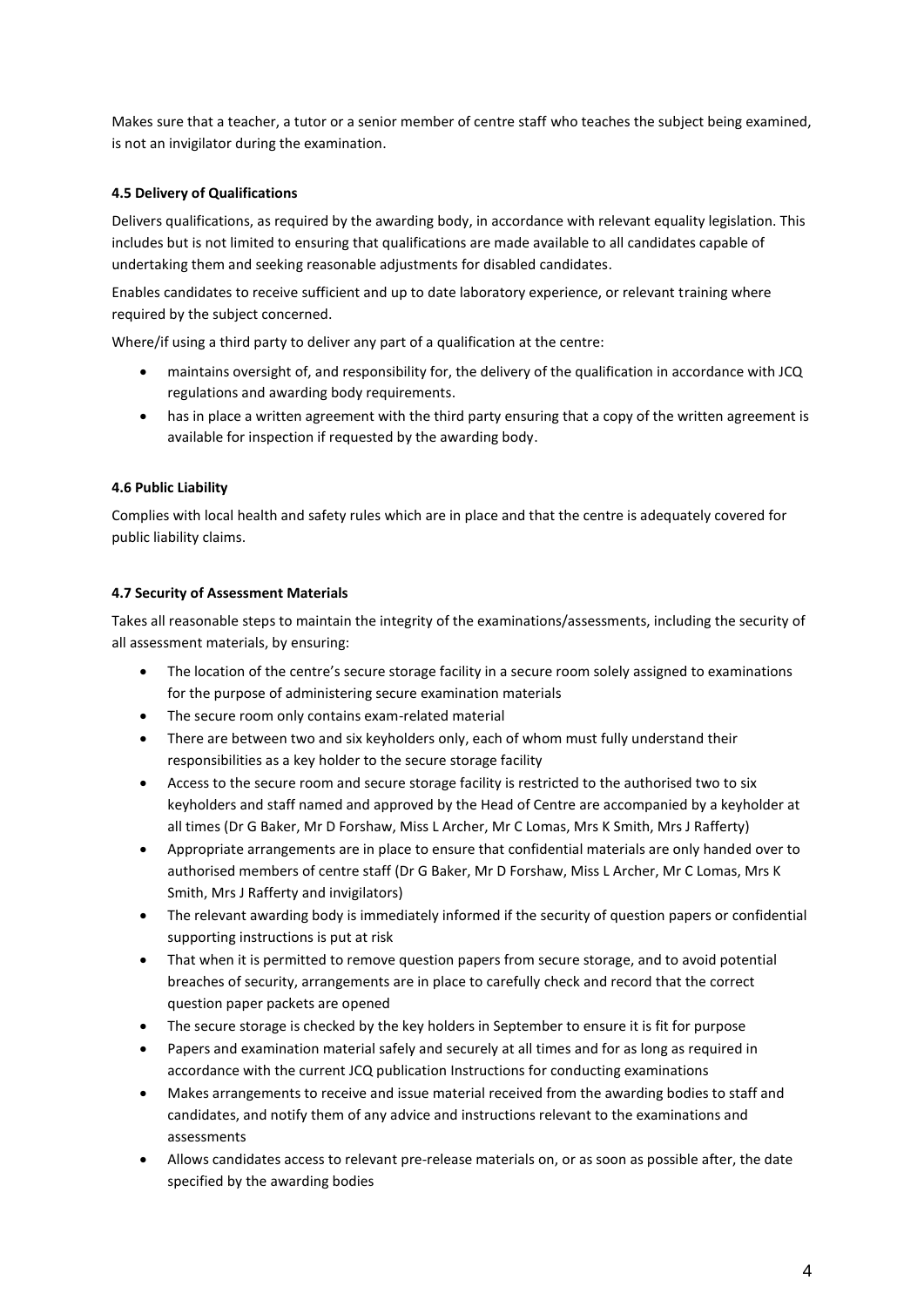- Through taking an ethical approach and working proactively to avoid malpractice among students and staff takes all reasonable steps to prevent the occurrence of any malpractice/maladministration before, during the course of and after examinations have taken place
- Ensures any person involved in administering, teaching or completing examinations/assessments is advised that where malpractice is suspected, or alleged, personal data about them will be provided to the awarding body (or bodies) whose examinations/assessments are involved. Personal data about them may also be shared with other awarding bodies, the qualifications regulator or professional bodies in accordance with the JCQ publication Suspected malpractice – Policies and procedures

Ensures irregularities are investigated and informs the awarding bodies of any cases of alleged, suspected or actual incidents of malpractice or maladministration, involving a candidate or a member of staff, are reported to the awarding body immediately.

Ensures risks to the exam process are assessed and appropriate risk management processes/contingency plans are in place (that allow the senior leadership team to act immediately in the event of an emergency or staff absence).

# **4.8 Policies**

Cansfield High School's policies can be found on our website and in our Exams Policy folder which is held securely by our Exams Manager and will be readily available for inspection purposes.

- **Exam Contingency Plan:** This plan examines potential risks and issues that could cause disruption to the exams process at Cansfield High School. By outlining actions/procedures to be invoked in case of disruption it is intended to mitigate the impact these disruptions have on our exam process.
- **Lockdown Policy (Exams):** Ensures required internal appeals procedures are in place and drawn to the attention of candidates and (where relevant) their parents/carers.
- **Internal Appeals Procedures:** Ensures the centre's equalities policy demonstrating the centre's compliance with relevant legislation is in place and details the processes followed in respect of identifying the need for, requesting and implementing access arrangements.
- **Equalities Policy:** Ensures a complaints and appeals procedure covering general complaints regarding the centre's delivery or administration of a qualification is in place and drawn to the attention of candidates and their parents/carers.
- **Complaints and Appeals Procedure (Exams):** Ensures the centre has a child protection/safeguarding policy in place, including Disclosure and Barring Service (DBS) clearance, which satisfies current legislative requirements.
- **Child Protection and Safeguarding Policy (Exams):** Ensures the centre has a data protection policy in place that complies with General Data Protection Regulation and Data Protection Act 2018 regulations.
- **Data Protection Policy (Exams):** Ensures the centre has documented processes in place relating to access arrangements and reasonable adjustments.
- **Access Arrangements Policy**
- **Conflicts of Interest Policy**
- **Word Processor Policy (Exams)**
- **Non-Examination Assessment Policy**
- **Access to Scripts, Reviews of Results and Appeals Procedures**
- **Candidate Absence Policy**
- **Candidate Late Arrival Policy**
- **Certificate Issue Procedure and Retention Policy**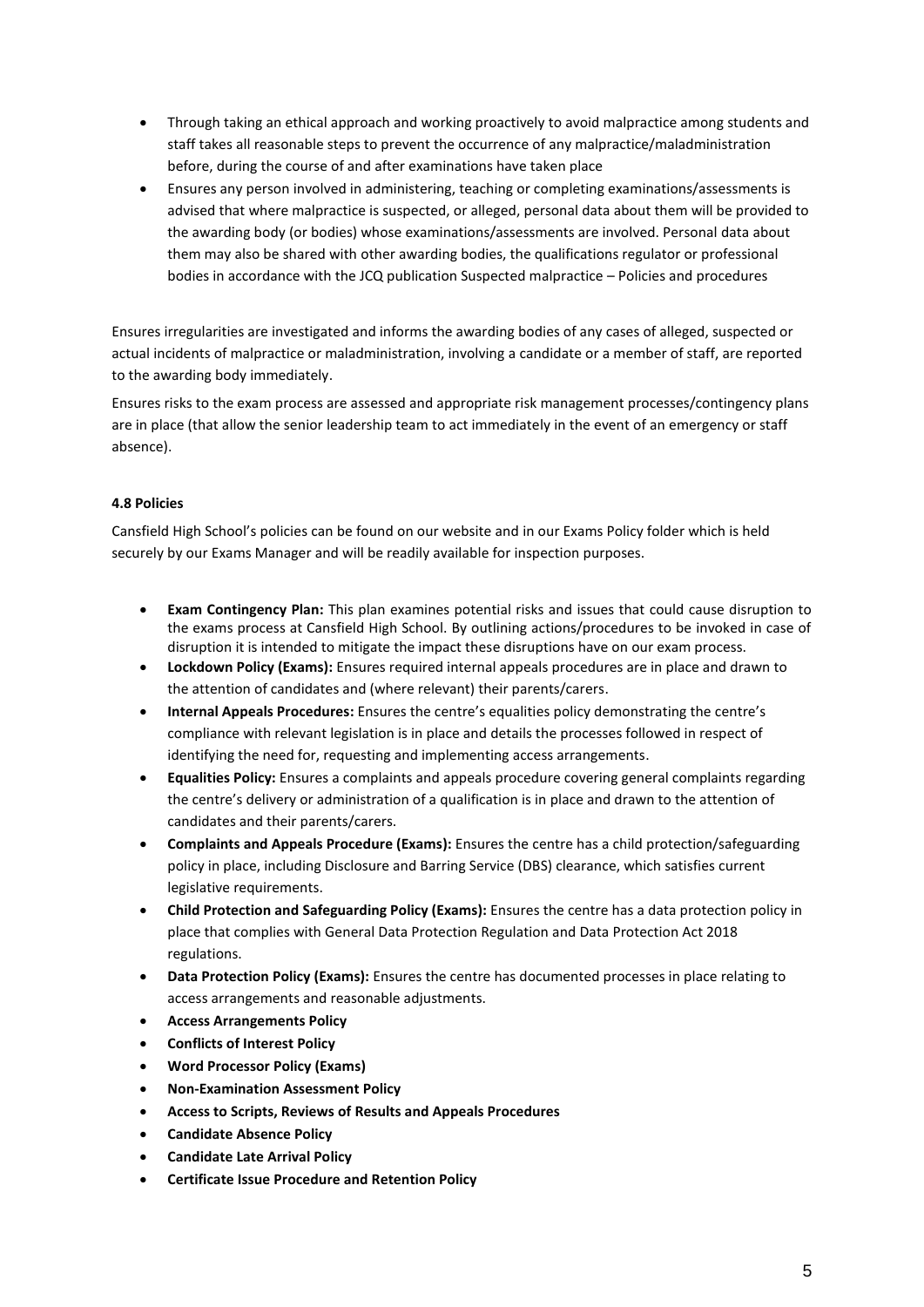- **Emergency Evacuation Procedures**
- **Escalation Process Policy**
- **Exam Archiving Policy**
- **Food and Drink Policy**
- **Leaving the Examination Room Policy**.
- **Malpractice Policy (Exams)**
- **Managing Behaviour Policy**
- **Overnight Supervision Arrangements Policy**
- **Procedure to Identify Candidates**
- **Separate Invigilation Policy**
- **Special Consideration Policy**

## **4.9 Conflicts of Interest**

For more information, see the **Conflict of Interest Policy (Exams)**.

Ensures the relevant awarding bodies are informed before the published deadline for entries for each examination series of any potential conflict of interest where:

- a member of centre staff is taking a qualification at the centre which includes internally assessed components/units (taking at the centre as a last resort where unable to find an alternative centre)
- a candidate is being taught and prepared for a qualification which includes internally assessed components/units by a member of centre staff with close relationship to the candidate

Maintains clear records that confirm the measures taken/protocols in place to mitigate any potential risk to the integrity of the qualifications affected by the above, and where

- a member of exams office staff has a close relationship to a candidate being entered for exams and assessments at the centre or at another centre
- a member of centre staff is taking a qualification at the centre which does not include internally assessed components/units (taking at the centre as a last resort where unable to find an alternative centre)
- a member of centre staff is taking a qualification at another centre

Ensures other relevant centre staff where they may be involved in the receipt and dispatch of confidential exam materials are briefed on the requirements for maintaining the integrity and confidentiality of the exam materials.

Ensures members of centre staff do not forward emails and letters from awarding body or JCQ personnel without prior consent to third parties or upload such correspondence onto social media sites and applications. This is checked by the Senior Leadership Team.

Ensures members of centre staff do not advise parents/candidates to contact awarding bodies/JCQ directly nor provide them with addresses/email addresses of awarding body examining/assessment personnel or JCQ personnel.

## **4.10 Centre Inspections**

Co-operates with the JCQ Centre Inspection Service, an awarding body or a regulatory authority when subject to an inspection, an investigation or an unannounced visit, and takes all reasonable steps to comply with all requests for information or documentation made by an awarding body or regulatory authority as soon as is practical.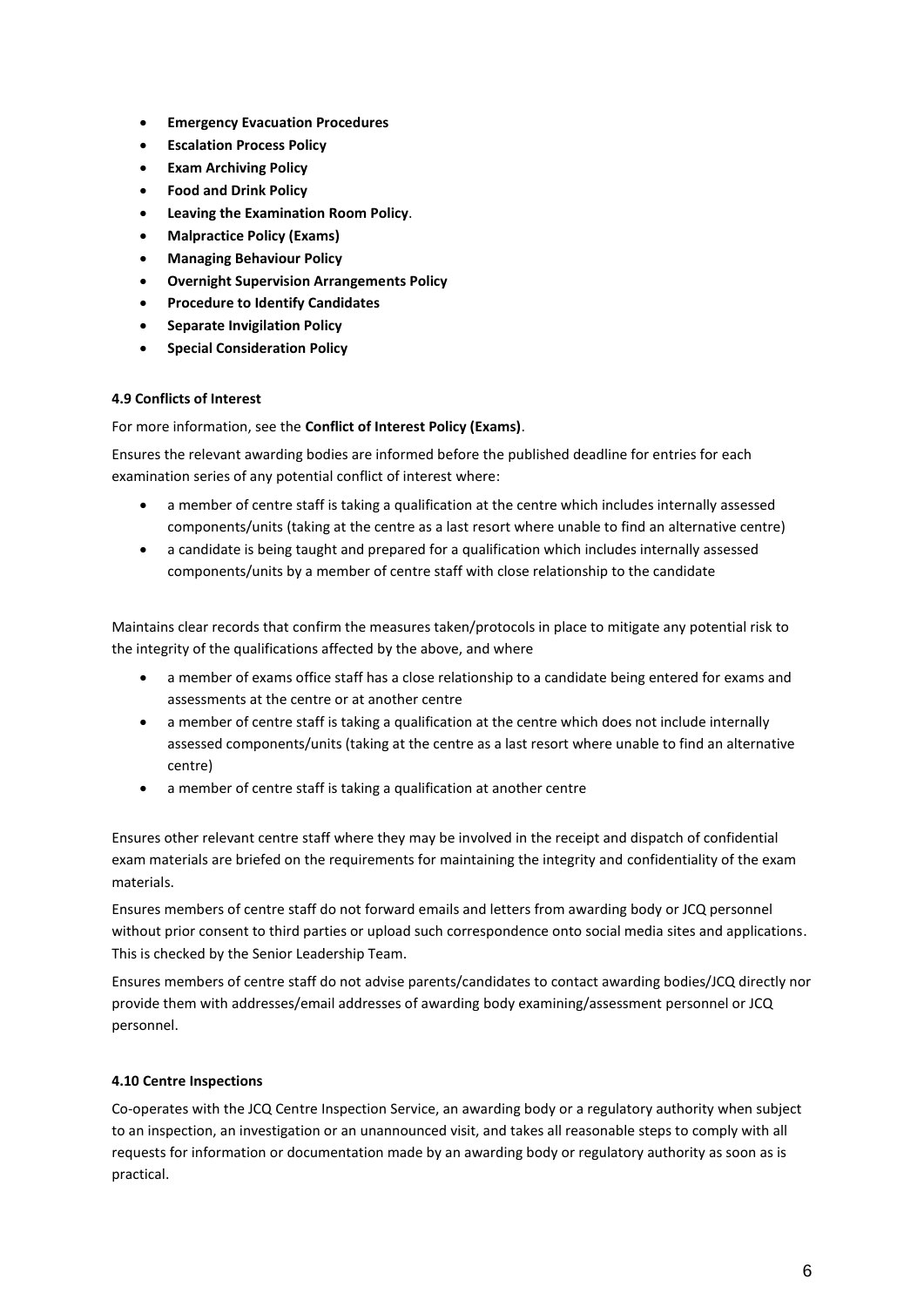Allows all venues used for examinations and assessments, paperwork and secure storage facilities to be open to inspection.

Understands the JCQ Centre Inspector will identify him/herself with a photo ID card and must be accompanied throughout his/her tour of the premises, including inspection of the centre's secure storage facility.

Regular meetings are conducted with the EM with the Senior Leadership Team to ensure the centre is ready for an inspection.

# **5. Exams Manager**

Understands the contents of annually updated JCQ publications including:

- [General Regulations for Approved Centres](http://www.jcq.org.uk/exams-office/general-regulations)
- [Instructions for Conducting Examinations](http://www.jcq.org.uk/exams-office/ice---instructions-for-conducting-examinations)
- **•** [Suspected Malpractice -](http://www.jcq.org.uk/exams-office/malpractice) Policies and Procedures
- [Post-results services](http://www.jcq.org.uk/exams-office/post-results-services) (PRS)
- [A guide to the special consideration process](https://www.jcq.org.uk/exams-office/access-arrangements-and-special-consideration/regulations-and-guidance/)

Completes/submits the National Centre Number Register annual update (administered on behalf of the JCQ member awarding bodies by OCR [https://ocr.org.uk/administration/ncn-annual-update/\)](https://ocr.org.uk/administration/ncn-annual-update/) by the end of October each year.

Is familiar with the contents of annually updated information from awarding bodies on administrative procedures, key tasks, key dates and deadlines.

Ensures key tasks are undertaken and key dates and deadlines met.

Recruits, trains and deploys a team of internal/external invigilators; appoints lead invigilators, as required and keeps a record of the content of training provided to invigilators for the required period.

Calendars training for invigilators throughout the year as well as briefings prior and during exam season.

Works with the ALS lead/SENCo to ensure invigilators supervising access arrangement candidates and those acting as a facilitator supporting access arrangement candidates fully understand the respective role and what is and what is not permissible in the exam room.

Supports the Head of Centre in ensuring that awarding bodies are informed (where required) of any conflict of interest declared by members of centre staff and in maintaining records that confirm the measures taken/protocols in place to mitigate any potential risk to the integrity of the qualifications affected before the published deadline for entries for each examination series.

Briefs other relevant centre staff where they may be involved in the receipt and dispatch of confidential exam materials on the requirements for maintaining the integrity and confidentiality of the exam materials.

## **6. Senior Leaders**

Are familiar with the contents, refer to and direct relevant centre staff to annually updated JCQ publications including:

- [General Regulations for Approved Centres](http://www.jcq.org.uk/exams-office/general-regulations)
- **•** [Instructions for Conducting Examinations](http://www.jcq.org.uk/exams-office/ice---instructions-for-conducting-examinations)
- [Access Arrangements and Reasonable Adjustments](http://www.jcq.org.uk/exams-office/access-arrangements-and-special-consideration/regulations-and-guidance)
- [Suspected Malpractice -](http://www.jcq.org.uk/exams-office/malpractice) Policies and Procedures
- **[Instructions for conducting non-examination assessments](http://www.jcq.org.uk/exams-office/non-examination-assessments) (and the instructions for conducting** coursework)
- [A guide to the special consideration process](http://www.jcq.org.uk/exams-office/access-arrangements-and-special-consideration/regulations-and-guidance)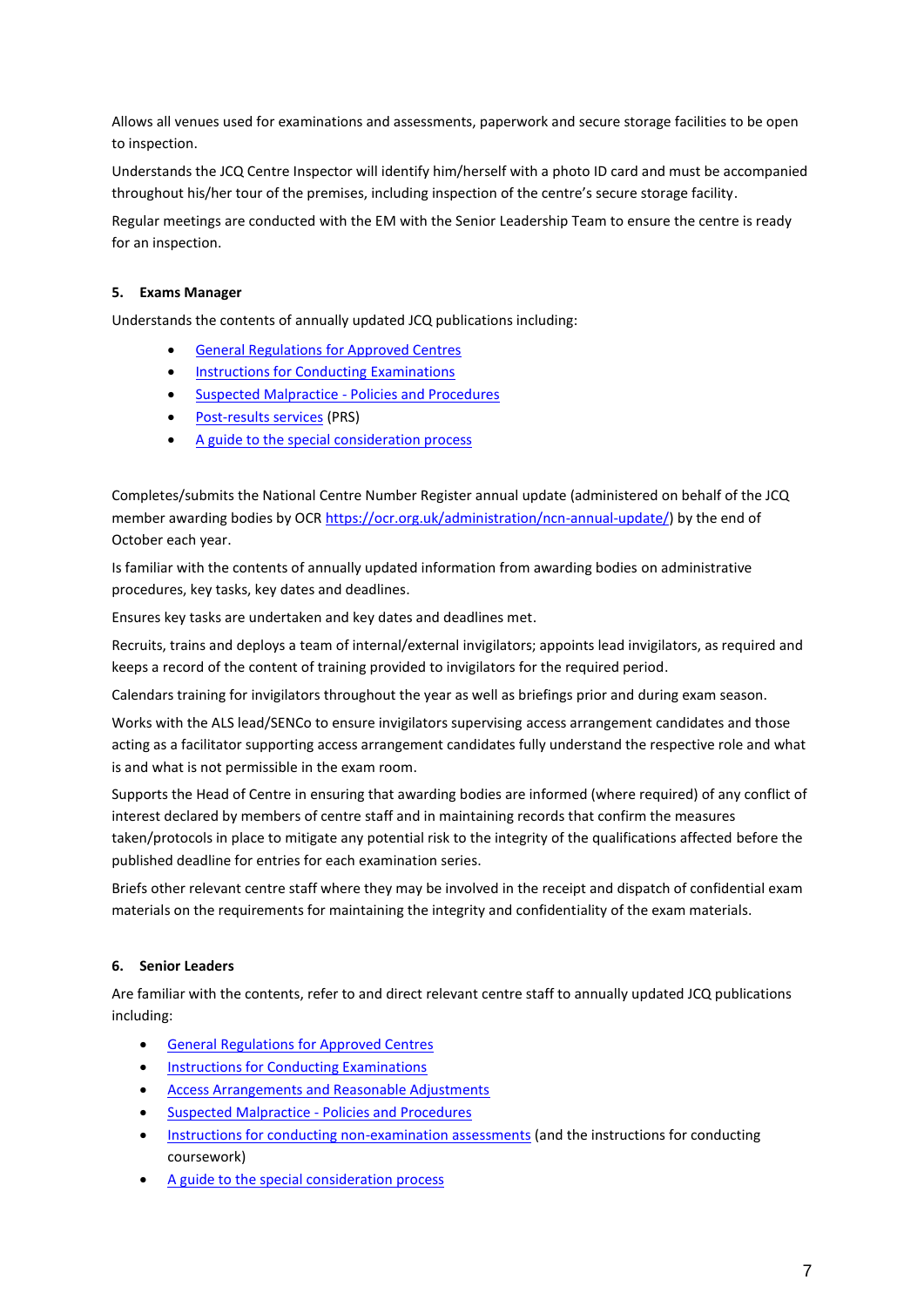Ensure teaching staff undertake key tasks, as detailed in this policy, within the exams process (exam cycle) and meet internal deadlines set by the EO and ALS lead/SENCo.

Ensure teaching staff keep themselves updated with awarding body subject and teacher-specific information to confirm effective delivery of qualifications.

Ensure teaching staff attend relevant awarding body training and update events.

Checks that the invigilators DBS clearance is up to date.

Ensures staff and students are provided with and understand the JCQ regulations relevant to them. Ensures declarations have been signed to document this.

## **7. Special Educational Needs Co-Ordinator (SENCo)**

Understands the contents, refers to and directs relevant centre staff to annually updated JCQ publications including:

[Access Arrangements and Reasonable Adjustments](http://www.jcq.org.uk/exams-office/access-arrangements-and-special-consideration/regulations-and-guidance)

Leads on the access arrangements and reasonable adjustments process (referred to in this policy as 'access arrangements')

If not the qualified access arrangements assessor, works with the person appointed, on all matters relating to assessing candidates and ensures the correct procedures are followed

Presents when requested by a JCQ Centre Inspector, evidence of the assessor's qualification

## **8. Teaching Staff**

Undertake key tasks, as detailed in this policy, within the exams process and meet internal deadlines set by the EO and ALS lead/SENCo.

Keep updated with awarding body subject and teacher-specific information to confirm effective delivery of qualifications.

Attend relevant awarding body training and update events

## **9. Invigilators**

Attend/undertake training, update, briefing and review sessions as required

Provide information as requested on their availability to invigilate

Sign a confidentiality and security agreement and confirm whether they have any current maladministration/malpractice sanctions applied to them

## **10. Reception Staff**

Support the EO in the receipt and dispatch of confidential exam materials and follow the requirements for maintaining the integrity and confidentiality of the exam materials

# **11. Site Staff**

Support the EO in relevant matters relating to exam rooms and resources

## **12. Candidates**

Where applicable in this policy, the term 'candidates' refers to candidates and/or their parents/carers.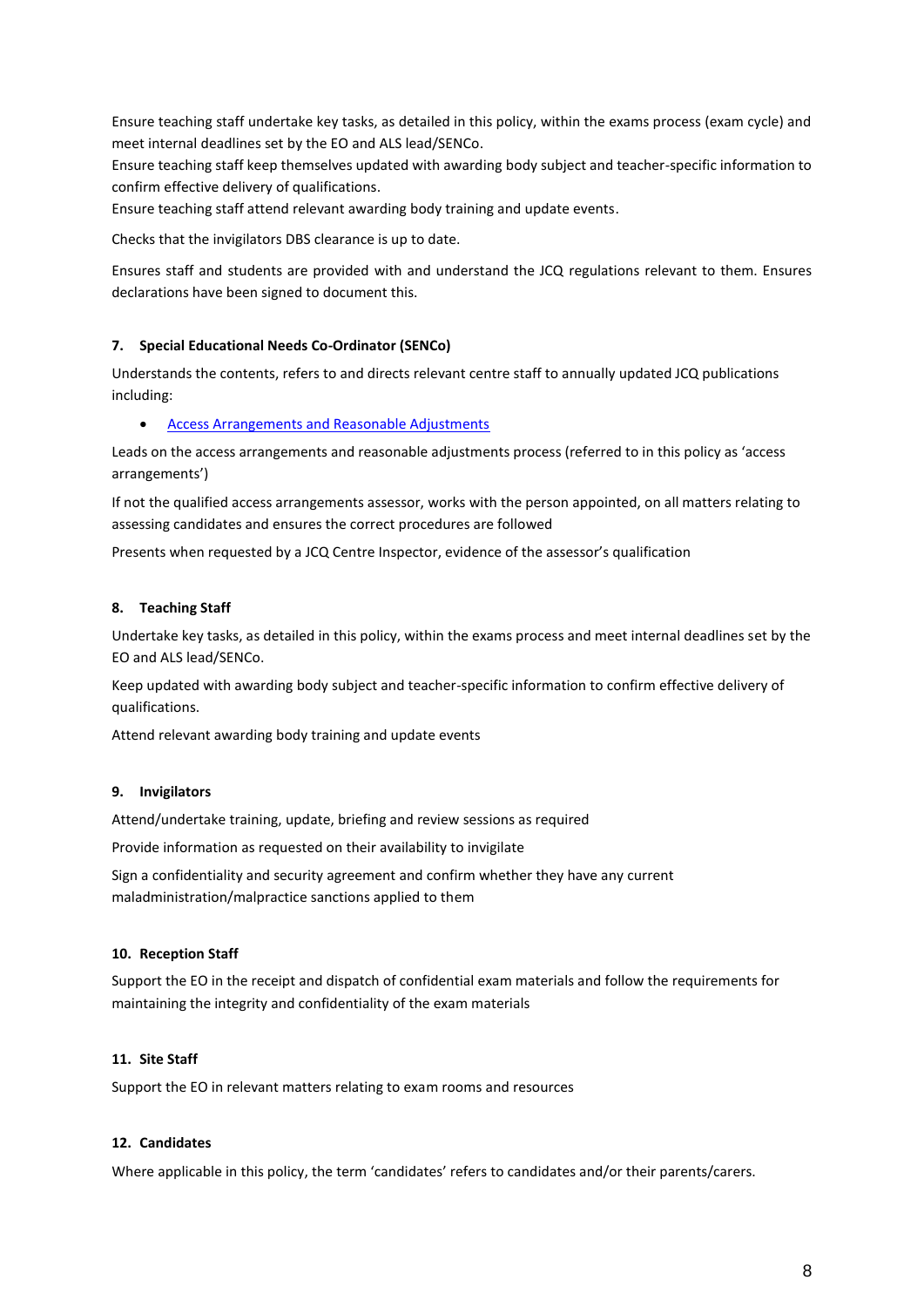# **13. The Exam Cycle**

The exams management and administration process that needs to be undertaken for each exam series is often referred to as the exam cycle and relevant tasks required within this grouped into the following stages:

- planning
- entries
- $\bullet$  pre-exams
- exam time
- results and post-results

This policy identifies roles and responsibilities of centre staff within this cycle.

## **13. 1 Planning: Roles & Responsibilities**

## **13.1.1 Information Sharing**

## **13.1.1.1 Head of Centre**

 Directs relevant centre staff to annually updated JCQ publications including [GR,](http://www.jcq.org.uk/exams-office/general-regulations) [ICE,](http://www.jcq.org.uk/exams-office/ice---instructions-for-conducting-examinations) [AA,](http://www.jcq.org.uk/exams-office/access-arrangements-and-special-consideration) [SM,](http://www.jcq.org.uk/exams-office/malpractice) [NEA](http://www.jcq.org.uk/exams-office/non-examination-assessments) (and the Instructions for conducting coursework) and [SC](http://www.jcq.org.uk/exams-office/access-arrangements-and-special-consideration/regulations-and-guidance)

## **13.1.1.2 Exams Manager**

- Signposts relevant centre staff to JCQ publications and awarding body documentation relating to the exams process that have been updated
- Signposts relevant centre staff to JCQ information that should be provided to candidates
- As the centre administrator, approves relevant access rights for centre staff to access awarding body secure extranet sites

## **13.1.2 Information Gathering**

## **13.1.2.1 Exams Manager**

- Undertakes an annual, in September, information gathering exercise in preparation for each new academic year to ensure data about all qualifications being delivered is up to date and correct
- Collates all information gathered into one central point of reference
- Researches awarding body guidance to identify administrative processes, key tasks, key dates and deadlines for all relevant qualifications
- Produces an annual exams plan of key tasks and key dates to ensure all external deadlines can be effectively met; informs key centre staff of internal deadlines
- Collects information on internal exams to enable preparation for and conduct of (insert the titles these internal exams are referred to in the centre)

## **13.1.2.2 Senior Leaders**

- Respond (or ensure teaching staff respond) to requests from the EO on information gathering
- Meet the internal deadline for the return of information
- Inform the EO of any changes to information in a timely manner minimising the risk of late or other penalty fees being incurred by an awarding body
- Note the internal deadlines in the annual exams plan and directs teaching staff to meet these

# **13.1.3 Access Arrangements**

## **13.1.3.1 Head of Centre**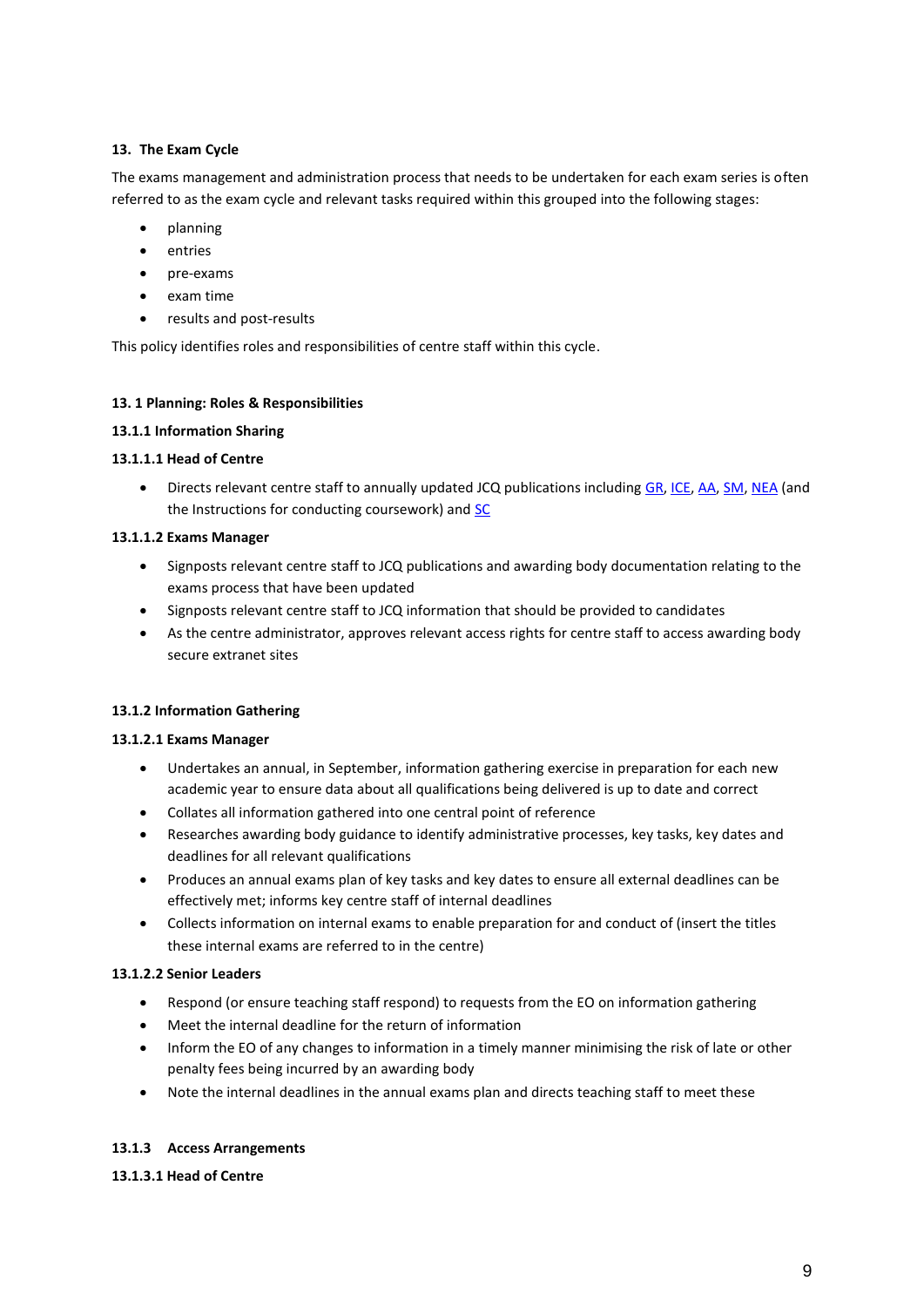- Ensures there is appropriate accommodation for candidates requiring access arrangements in the centre for all examinations and assessments
- Ensures a written process is in place to not only check the qualification(s) of the appointed assessor(s) but that the correct procedures are followed as per Chapter 7 of the JCQ publication Access [Arrangements and Reasonable Adjustments](http://www.jcq.org.uk/exams-office/access-arrangements-and-special-consideration/regulations-and-guidance)
- Ensures the ALS lead/SENCo is fully supported in effectively implementing access arrangements and reasonable adjustments once approved

# **13.1.3.2 SENCo**

- All deadlines are calendared with flags raised 4 weeks prior to the deadlines to ensure key dates are not missed
- Assesses candidates (or works with the appropriately qualified assessor as appointed by the head of centre) to identify access arrangements/reasonable adjustments requirements
- Gathers evidence to support the need for access arrangements for a candidate
- Liaises with teaching staff to gather evidence of normal way of working of an affected candidate
- Determines candidate eligibility for arrangements or adjustments that are centre-delegated
- Gathers signed Personal data consent, Privacy Notice (AAO) and Data Protection confirmation forms from candidates where required
- Applies for approval through Access arrangements online (AAO) via the Centre Admin Portal (CAP), where required or through the awarding body where qualifications sit outside the scope of AAO
- Keeps a file for each candidate for JCQ inspection purposes containing all the required documentation (if documentation is stored electronically, an e-folder must be created for each individual candidate. The candidate's e-folder must hold each of the required documents for inspection)
- Employs good practice in relation to the Equality Act 2010
- Liaises with the EO regarding exam time arrangements for access arrangement candidates
- Ensures staff appointed to facilitate access arrangements for candidates are appropriately trained and understand the rules of the particular arrangement(s) and keeps a record of the content of training provided to facilitators for the required period
- Works with the EO to ensure invigilators and those acting as a facilitator fully understand the respective role and what is and what is not permissible in the exam room
- Provides and annually reviews a centre policy on the use of word processors in exams and assessments
- Ensures criteria for candidates granted **separate invigilation within the centre** is clear, meets JCQ regulations and best meets the needs of individual candidates and remaining candidates in main exam rooms

# **13.1.3.3 Senior Leaders, Teaching Staff**

- Support the ALS lead/SENCo in determining and implementing appropriate access arrangements/reasonable adjustments
- Provide a statement for inspection purposes which details the criteria the centre uses to award and allocate word processors for examinations

# **13.1.4 Internal Assessment & Endorsements**

# **13.1.4.1 Head of Centre**

- Controlled Assessments, Coursework and Non-Examination Assessments
	- o Ensures arrangements are in place to co-ordinate and standardise all marking of centre- assessed components and ensures that candidates' centre-assessed work is produced, authenticated and marked, or assessed and quality assured in accordance with the awarding bodies' instructions (including where relevant, private candidates)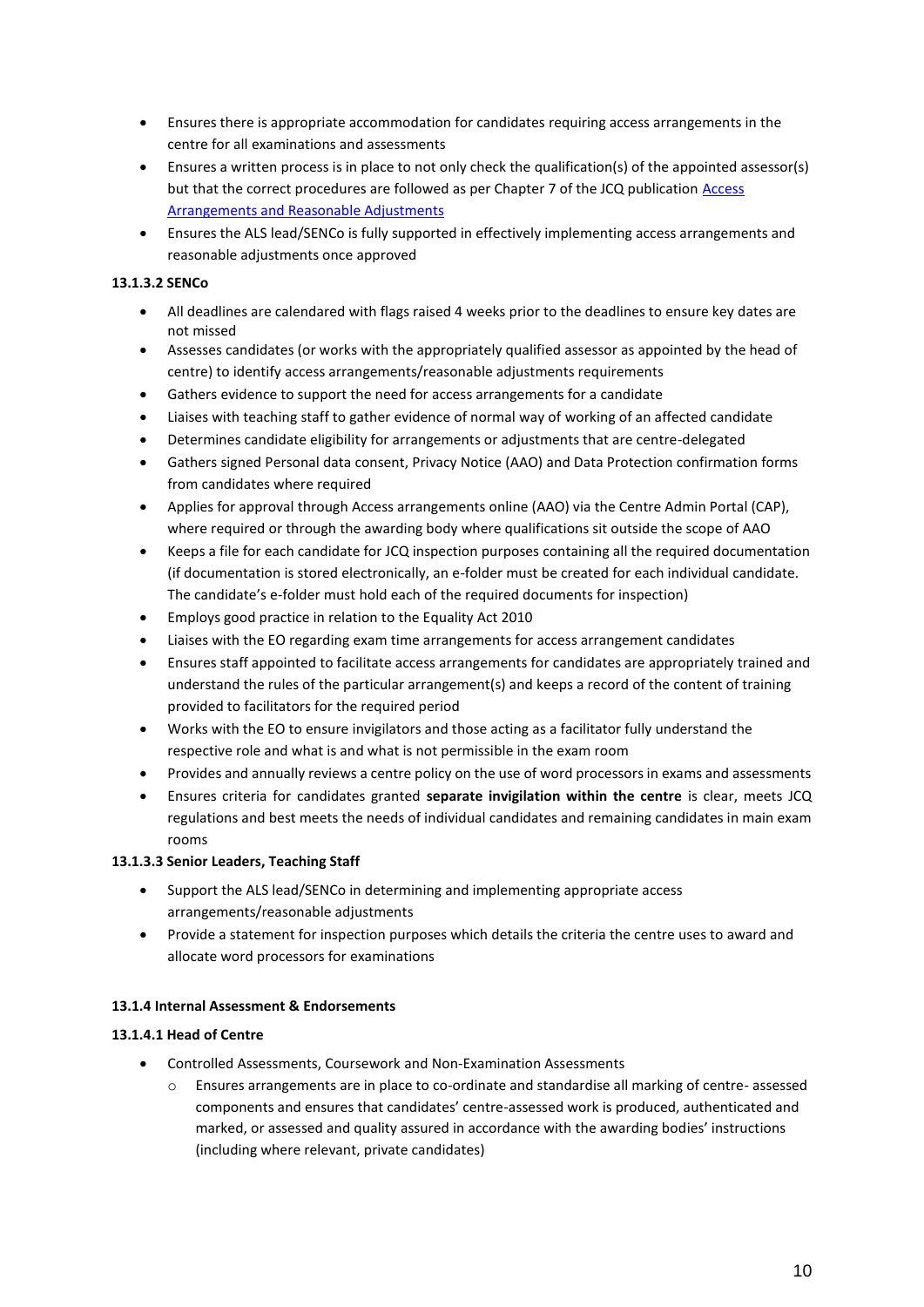- o Ensures that teaching staff, in accordance with awarding bodies' instructions, return all subjectspecific forms by the required date
- $\circ$  Provides fully qualified teachers to mark non-examination assessments, and/or fully qualified assessors for the verification of centre-assessed components
- o Ensures an internal appeals procedure relating to internal assessment decisions is in place for a candidate to appeal against and request a review of the centre's marking (see Roles and responsibilities overview)
- o Ensures a non-examination assessment policy is in place for GCE and GCSE qualifications which include components of non-examination assessment (For CCEA GCSE centres this would be a controlled assessment policy)
- Non-examination Assessment Policy
	- $\circ$  Ensures any irregularities relating to the production of work by candidates are investigated and dealt with internally if discovered prior to a candidate signing the authentication statement (where required) or reported to the awarding body if a candidate has signed the authentication statement
	- o Ensure teaching staff have the necessary and appropriate knowledge, understanding, skills, and training to set tasks, conduct task taking, and to assess, mark and authenticate candidates' work (including where relevant, private candidates)
	- o Ensure appropriate internal moderation, standardisation and verification processes are in place
	- o Ensure teaching staff delivering AQA Applied General qualifications, OCR Cambridge Nationals, Entry Level Certificate or Project qualifications (and CCEA GCE unitised AS and A-level qualifications and WJEC GCE legacy AS and A-level Health & Social Care) follow JC[Q Instructions](http://www.jcq.org.uk/exams-office/coursework)  [for conducting coursework](http://www.jcq.org.uk/exams-office/coursework) and the specification provided by the awarding body
	- o Ensure teaching staff delivering GCE & GCSE specifications (which include components of nonexamination assessment) follow JCQ [Instructions for conducting non-examination assessments](http://www.jcq.org.uk/exams-office/non-examination-assessments) and the specification provided by the awarding body
	- $\circ$  For other qualifications, ensure teaching staff follow appropriate instructions issued by the awarding body
	- o Ensure teaching staff inform candidates of their centre assessed marks as a candidate may request a review of the centre's marking before marks are submitted to the awarding body

# **13.1.4.2 Teaching Staff**

- Ensure appropriate instructions for conducting internal assessment are followed
- Ensure candidates are aware of JCQ and awarding body information for candidates on producing work that is internally assessed (coursework, non-examination assessments, social media) prior to assessments taking place
- Ensure candidates are informed of their centre assessed marks as a candidate may request a review of the centre's marking before marks are submitted to the awarding body

# **13.1.4.3 Exams Manager**

- Identifies relevant key dates and administrative processes that need to be followed in relation to internal assessment
- Signposts teaching staff to relevant JC[Q Information for candidates documents](https://www.jcq.org.uk/exams-office/information-for-candidates-documents/) that are annually updated

# **13.1.5 Invigilation**

# **13.1.5.1 Head of Centre**

 Ensures relevant support is provided to the EO in recruiting, training and deploying a team of invigilators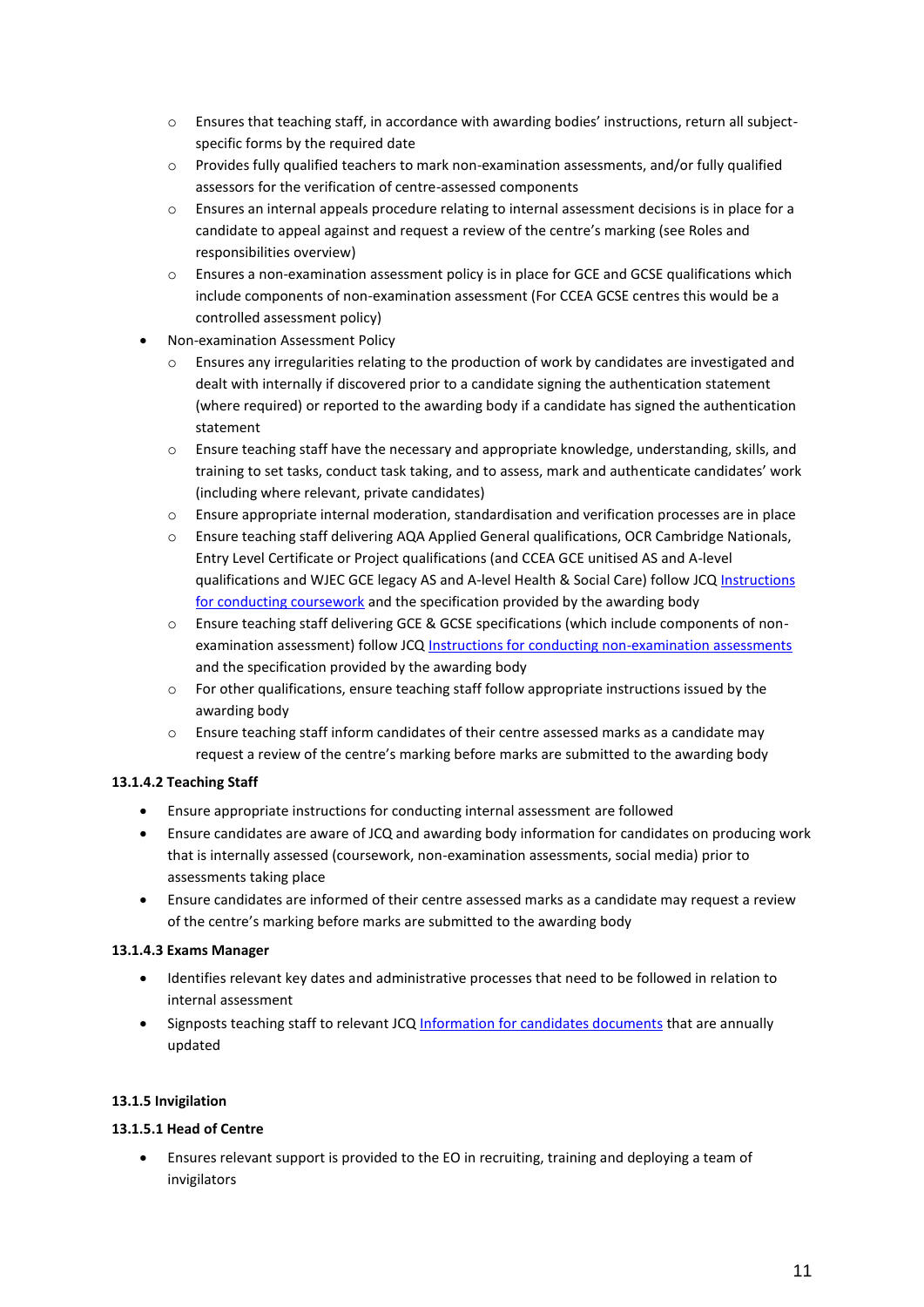- Ensures, if contracting supply staff to act as invigilators, that such persons are competent and fully trained, understanding what is and what is not permissible (and not taking on its own an assurance from a recruitment agency, that this is the case)
- Determines if additional invigilators will be deployed in timed Art exams in addition to the subject teacher to ensure the supervision of candidates is maintained at all times

# **13.1.5.2 Exams Manager**

- Recruits additional invigilators where required to effectively cover all exam periods/series' throughout the academic year
- Collects information on new recruits to identify if they have invigilated previously and if any current maladministration/malpractice sanctions are applied to them
- Provides training for new and existing invigilators on the instructions for conducting exams and an annual update for the existing invigilation team so that they are aware of any changes in a new academic year before they are allocated to invigilate an exam
- Provides training for new invigilators on the instructions for conducting exams and an annual update for the existing invigilation team so that they are aware of any changes in a new academic year before they are allocated to invigilate an exam
- Ensures invigilators supervising access arrangement candidates understand their role (and the role of a facilitator who may be supporting a candidate) and the rules and regulations of the access arrangement(s)
- Ensures invigilators are briefed on the access arrangement candidates in their exam room and made aware of the access arrangement(s) awarded (ensuring these candidates are identified on the seating plan) and confirms invigilators understand what is and what is not permissible
- Collects evaluation of training to inform future events

# **13.2 Entries: Roles & Responsibilities**

# **13.2.1 Estimated Entries**

# **13.2.1.1 Exams Manager**

- Requests estimated or early entry information, where this may be required by awarding bodies, from Heads of Faculty's in a timely manner, 3 weeks before, to ensure awarding body external deadlines for submission can be met
- Makes candidates aware of the JCQ Information for candidates Privacy Notice at the start of a course leading to a vocational qualification or when entries are submitted to awarding bodies for processing for general qualifications

# **13.2.1.2 Senior Leaders**

- Provide entry information requested by the EO to the internal deadline
- Inform the EO immediately of any subsequent changes to entry information
- Check all entries to ensure no errors have occurred

# **13.2.2 Final Entries**

# **13.2.2.1 Exams Manager**

- Requests final entry information from Heads of Faculty's in a timely manner, 3 weeks before, to ensure awarding body external deadlines for submission can be met
- Informs Heads of Faculties of subsequent deadlines for making changes to final entry information without charge
- Confirms with Heads of Faculty's final entry information that has been submitted to awarding bodies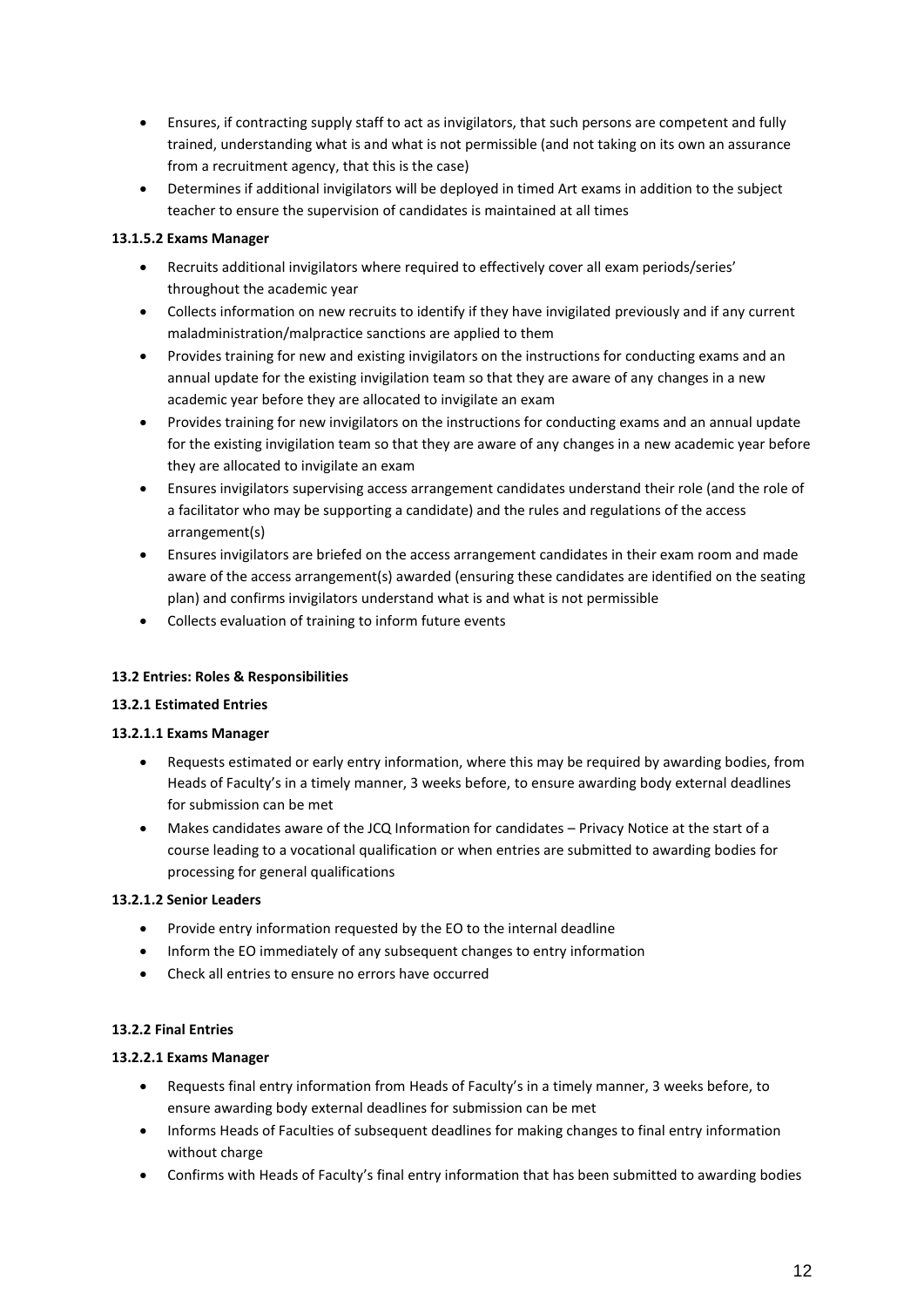- Ensures as far as possible that entry processes minimise the risk of entries or registrations being missed reducing the potential for late or other penalty fees being charged by awarding bodies
- Observes each awarding body's terms and conditions for the entry and withdrawal of candidates for their examinations and assessments, and observes any regulatory requirements for the qualification

## **13.2.3 Final Entries Collection & Submission Procedure**

- Entries are requested by internal deadline set by the EO (7 working days before official submission deadline).
- Heads of Faculty's are required to complete and sign initial entries form. Once these have been entered into SIMs, marksheets are then printed and Heads of Faculty's are required to further sign and confirm final entries before these are submitted to the Exam Boards.
- All deadlines are calendared with flags raised 4 weeks prior to the deadlines to ensure key dates are not missed

# **13.2.3.1 Heads of Faculty**

- Briefed on changes to JCQ regulations
- Provides information requested by the EO to the internal deadline
- Informs the EO immediately, or at the very least prior to the deadlines, of any subsequent changes to final entry information, which includes
	- o changes to candidate personal details
	- o amendments to existing entries
	- o withdrawals of existing entries
- Checks final entry submission information provided by the EO and confirms information is correct
	- o changes to candidate personal details
	- o amendments to existing entries
	- o withdrawals of existing entries
- Check final entry submission information provided by the EO and confirms information is correct

## **13.2.4 Late Entries**

## **13.2.4.1 Exams Manager**

- Has clear entry procedures in place to minimise the risk of late entries
- Charges any late or other penalty fees to departmental budgets

## **13.2.4.2 Heads of Faculty**

- Minimises the risk of late entries by
	- o following procedures identified by the EO in relation to making final entries on time
	- o meeting internal deadlines identified by the EO for making final entries

## **13.2.5 Private Candidates**

 Cansfield High School rarely accept private candidates. If applicable, candidates are invoiced directly from our Finance Team.

## **13.2.6 Candidates Statement of Entry**

## **13.2.6.1 Exams Manager**

Provides candidates with statements of entry for checking

## **13.2.6.2 Teaching Staff**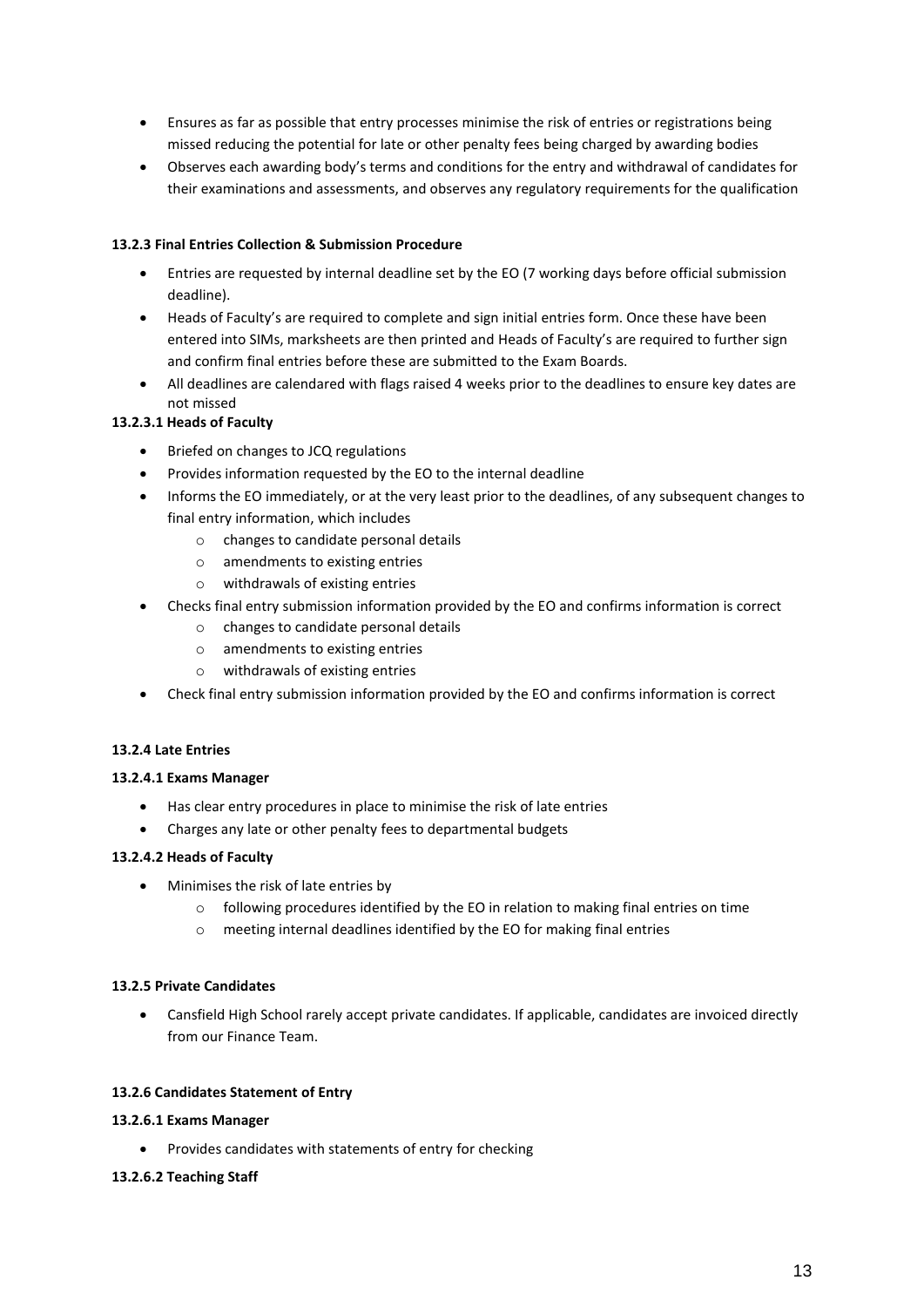Ensure candidates check statements of entry and return any relevant confirmation required to the EO

## **13.2.6.3 Candidates**

Confirm entry information is correct or notify the EO of any discrepancies

## **13.3 Pre Exams: Roles & Responsibilities**

## **13.3.1 Access Arrangements & Reasonable Adjustments**

## **13.3.1.1 SENCo**

- Ensures appropriate arrangements, adjustments and adaptations are in place to facilitate access to exams/assessments for candidates where they are disabled within the meaning of the Equality Act (unless a temporary emergency arrangement is required at the time of an exam)
- Ensures a candidate is involved in any decisions about arrangements, adjustments and /or adaptations that may be put in place for him/her
- Ensures exam information (JCQ information for candidates' documentation, individual exam timetable etc.) is adapted where this may be required for a disabled candidate to access it
- Allocates appropriately trained centre staff to facilitate access arrangements for candidates in exams and assessments (ensuring that the facilitator appointed meets JCQ requirements and fully understands the rule of the particular access arrangement)
- Where relevant, ensures the necessary and appropriate steps are undertaken to gather an appropriate picture of need and demonstrate normal way of working for a private candidate (including distance learners and home educated candidates) and that the candidate is assessed by the centre's appointed assessor

# **13.3.2 Briefing Candidates**

## **13.3.2.1 Exams Manager**

Issues individual exam timetable information to candidates and informs candidates of any designated contingency day awarding bodies may identify in the event of national or local disruption to exams

- Prior to exams issues relevant JCQ information for candidate's documents
- Where relevant, issues relevant awarding body information to candidates
- Issues centre exam information to candidates including information on:
	- o exam timetable clashes
	- o arriving late for an exam
	- o absence or illness during exams
	- o what equipment is/is not provided by the centre
	- o food and drink in exam rooms
	- o when and how results will be issued and the staff that will be available
	- $\circ$  the post-results services and how the centre deals with requests from candidates
	- o when and how certificates will be issued
- This is calendared within a drop down day during March to ensure students have ample time to understand and process the information.

## **13.3.3 Access to Scripts, Reviews of Results & Appeals Procedure**

"The centre will have in place written procedures for how it will deal with candidates' requests for access to scripts, clerical checks, reviews of marking, reviews of moderation and appeals to the awarding bodies. Details of these procedures must be made widely available and accessible to all candidates. Candidates must be made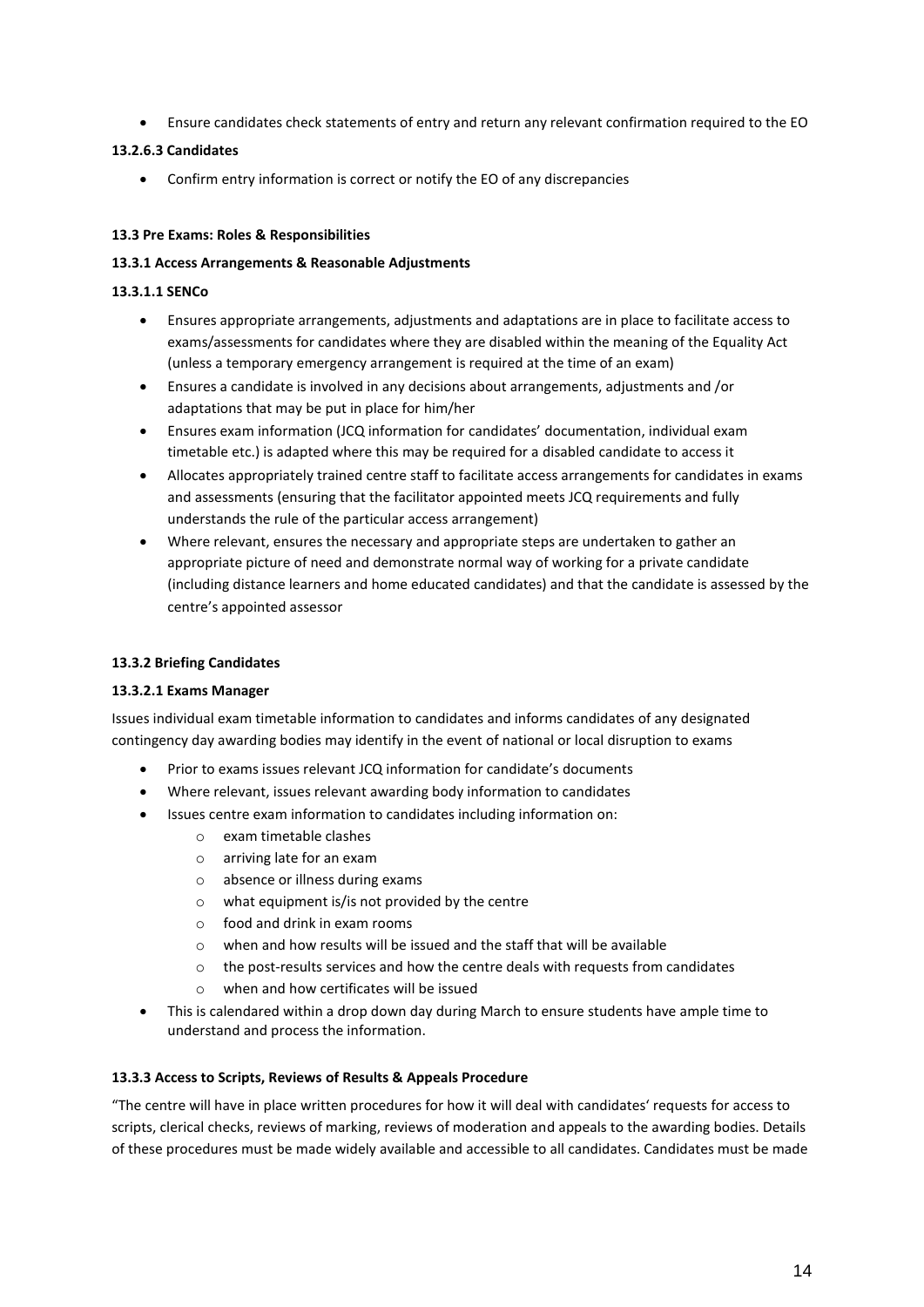aware of the arrangements for post-results services before they sit any examinations and the accessibility of senior members of centre staff immediately after the publication of results…"

"The centre will treat all candidates equally, including private candidates, throughout the examination process. This would also extend to post-results services and appeals."

"Senior members of centre staff must be accessible to candidates immediately after the publication of results so that results may be discussed and decisions made on the submission of enquiries. Candidates must be informed of the periods during which centre staff will be available so that they may plan accordingly"

## **13.3.4 Dispatch of Exam Scripts**

## **13.3.4.1 Exams Manager**

- Identifies and confirms arrangements for the dispatch of candidate exam scripts with the DfE 'yellow label service' or the awarding body where qualifications sit outside the scope of the service
- Submits marks, endorsement grades and samples to awarding bodies/moderators/monitors to meet the external deadline
- Keeps a record to track what has been sent
- Logs moderated samples returned to the centre
- Ensures teaching staff are aware of the requirements in terms of retention and subsequent disposal of candidates' work

#### **13.3.4.2 Head of Centre**

 Ensures procedures are in place for candidates to appeal internal assessment decisions and make requests for reviews of marking

#### **13.3.4.3 SENCo**

 Liaises with teaching staff to implement appropriate access arrangements for candidates undertaking internal assessments and practical endorsements

## **13.3.4.4 Teaching Staff**

- Support the SENCo in implementing appropriate access arrangements for candidates undertaking internal assessments and practical endorsements
- Assess and authenticate candidates' work
- Assess endorsed components
- Ensure candidates are informed of centre assessed marks prior to marks being submitted to awarding bodies

## **13.3.4.5** Heads of Faculty

- Ensures teaching staff assess and authenticate candidates' work to the awarding body requirements
- Ensures teaching staff assess endorsed components according to awarding body requirements
- Ensures teaching staff provide marks for internally assessed components and grades for endorsements of qualifications to the EO to the internal deadline
- Ensures teaching staff provide required samples of work for moderation and sample recordings for monitoring to the EO to the internal deadline

## **13.3.4.6 Candidates**

Authenticate their work as required by the awarding body

## **13.3.5 Invigilation**

#### **13.3.5.1 Exams Manager**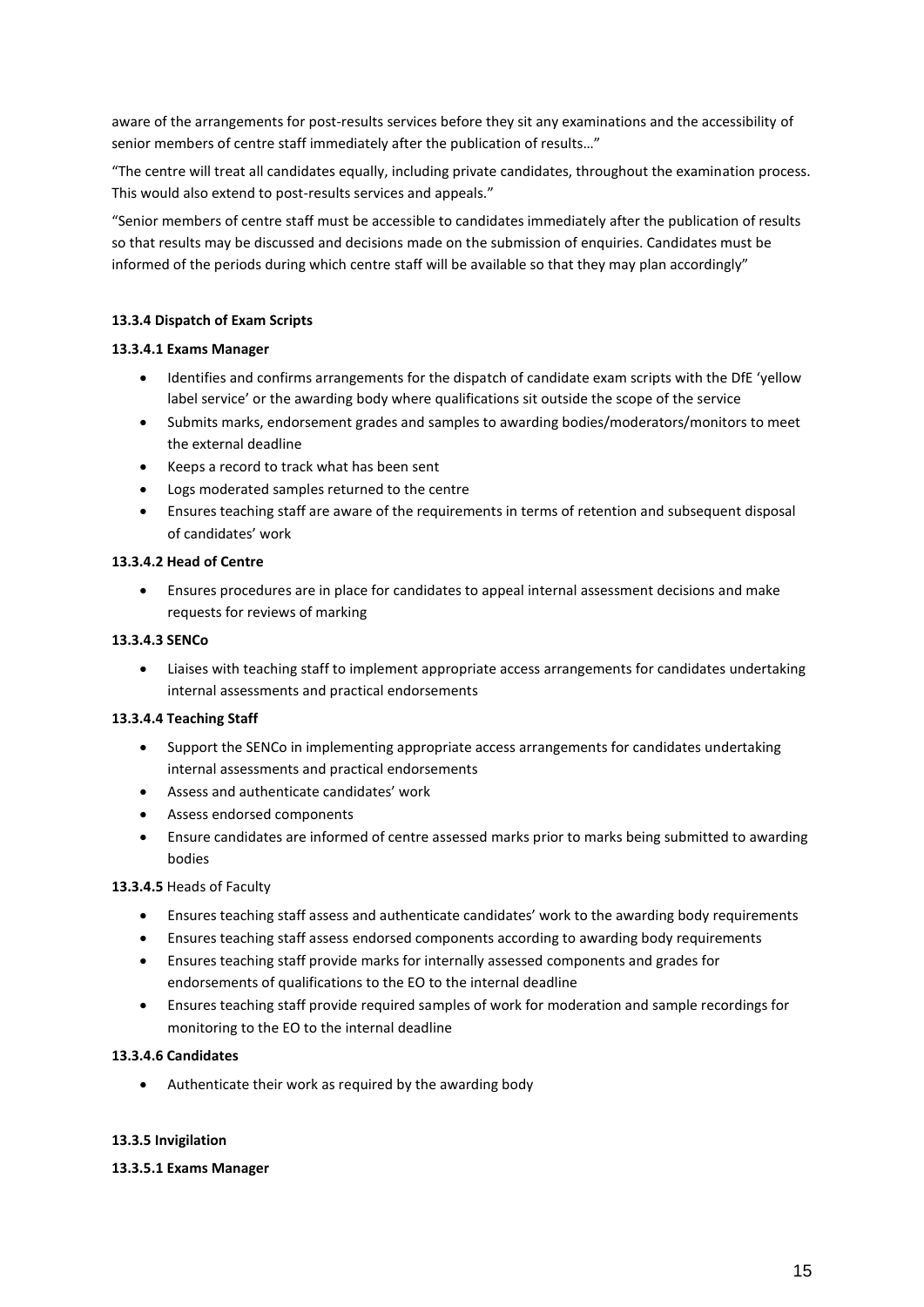- Provides an annually reviewed/updated invigilator handbook to invigilators, trains new invigilators on appointment and updates experienced invigilators annually
- Deploys invigilators effectively to exam rooms throughout an exam series (including the provision of a roving invigilator where a candidate and invigilator [acting as a practical assistant, reader or scribe] are accommodated on a 1:1 basis to enter the room at regular intervals in order to observe the conducting of the exam, ensuring all relevant rules are being adhered to and supporting the practical assistant/reader and/or scribe in maintaining the integrity of the exam)
- Allocates invigilators to exam rooms (or where supervising candidates due to a timetable clash) according to the required ratios
- Liaises with the SENCo regarding the facilitation and invigilation of access arrangement candidates

# **13.3.5.2 SENCo**

Liaises with the EO regarding facilitation and invigilation of access arrangement candidates

# **13.3.5.3 Invigilators**

Provide information as requested on their availability to invigilate throughout an exam series

# **13.3.6 JCQ Inspection Visit**

# **13.3.6.1 Exams Manager & Head of Centre**

Will accompany the Inspector throughout the visit

*"It is the responsibility of the Head of Centre to ensure that his/her centre allows all venues used for examinations and assessments, paperwork and secure storage facilities to be open to inspection. (JCQ Centre Inspectors will identify themselves with a photo ID card.) The Inspector must be accompanied throughout his/her tour of the premises, including inspection of the centre's secure storage facility" [[ICE](http://www.jcq.org.uk/exams-office/ice---instructions-for-conducting-examinations) 5]*

# *SENCo/SENIOR LEADER (in the absence of the SENCo)*

 Will meet with the inspector when requested to provide documentary evidence regarding access arrangement candidates and address any questions, the inspector may raise

# **13.3.7 Seating & Identifying Candidates in Exam Rooms**

# **13.3.7.1 Exams Manager**

- Ensures a procedure is in place to verify candidates
- Ensures invigilators are aware of the procedure
- Provides seating plans for exam rooms according to JCQ and awarding body requirements
- Provides identification in the form of photographic ID for all exam rooms

# **13.3.7.3 Invigilators**

- Follow the procedure for verifying candidate identity provided by the EO
- Seat candidates in exam rooms as instructed by the EO/on the seating plan

# For further information, see the **Procedure to Identify Candidates Policy**

# **13.3.8 Security of Exam Materials**

# **13.3.8.1 Exams Manager**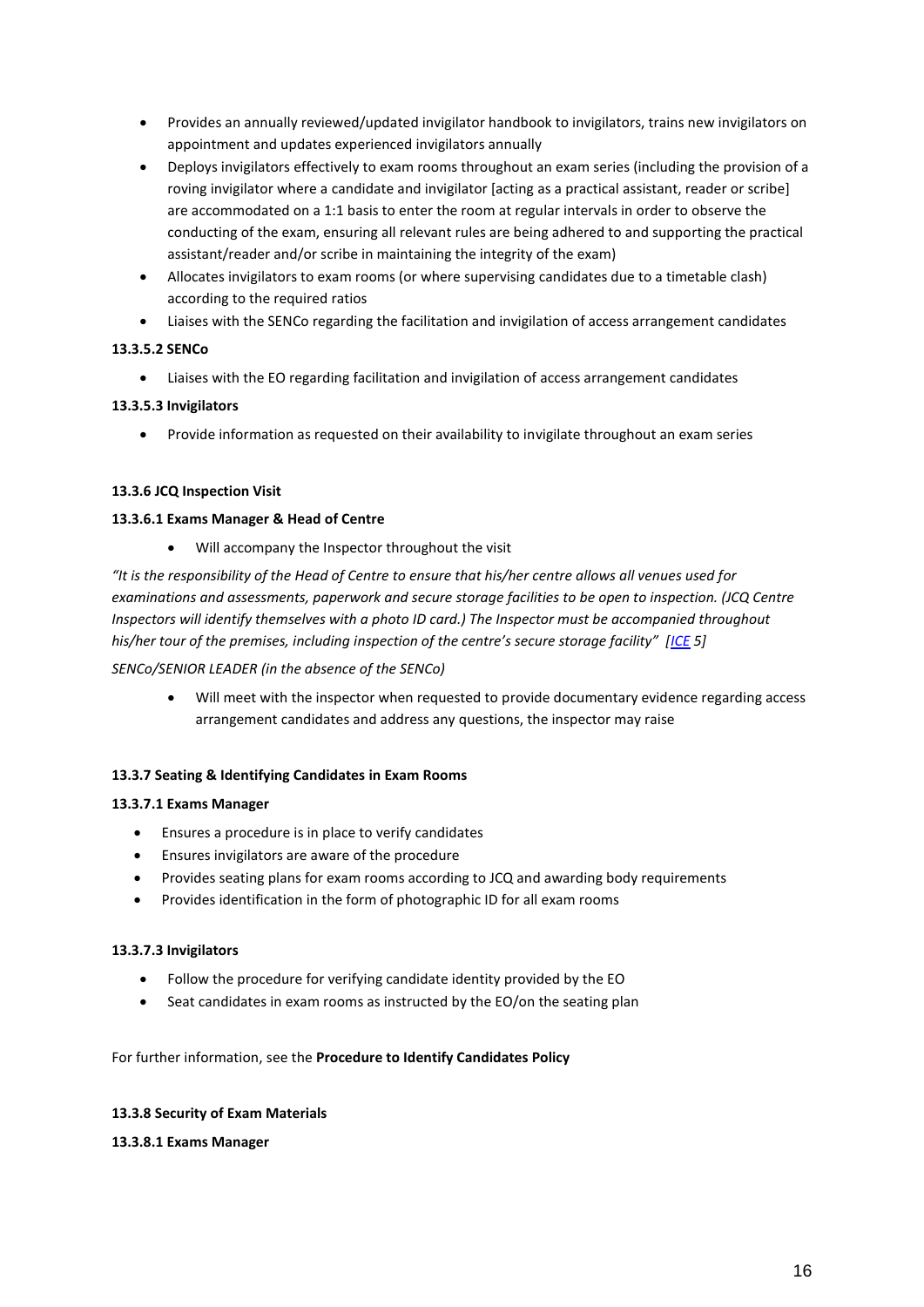- Has a process in place to demonstrate the receipt, secure movement and secure storage of confidential exam materials within the centre
- Ensures access to the secure room is restricted and staff named and approved by the Head of Centre are accompanied by a keyholder at all times. There must be between two and six keyholders only, each of whom must fully understand their responsibilities as a key holder to the secure storage facility
- Ensures a log is kept at the initial point of delivery recording confidential materials received and signed for by authorised staff within the centre and that appropriate arrangements are in place for confidential materials to be placed in the secure storage facility
- Ensures the secure storage facility contains only current and live confidential material (including live confidential exam stationery provided by the awarding body for the use of candidates in their assessment)

# **13.3.8.2 Reception Staff**

 Follow the process to log confidential materials delivered to/received by the centre to the point materials are issued to authorised staff for placing in the secure storage facility

# **13.3.8.3 Teaching Staff**

 Adhere to the process to record the secure movement of confidential materials taken from or returned to secure storage throughout the time the material is confidential

# **13.3.9 Timetabling & Rooming**

# **13.3.9.1 Exams Manager**

- Produces a master centre exam timetable for each exam series
- Identifies and resolves candidate exam timetable clashes according to the regulations (only applying overnight supervision arrangements in rare and exceptional circumstances and as a last resort)
- Identifies exam rooms and specialist equipment requirements
- Allocates invigilators to exam rooms (or where supervising candidates due to an exam timetable clash) according to required ratios
- Liaises with site staff to ensure exam rooms are set up according to JCQ and awarding body requirements
- Liaises with the SENCo regarding rooming of access arrangement candidates

# **13.3.9.2 SENCo**

- Liaises with the EO regarding rooming of access arrangement candidates
- Liaises with other relevant centre staff to ensure appropriate arrangements, adjustments and adaptations are in place to facilitate access for disabled candidates to exams

# **13.3.9.3 Site Staff**

 Liaise with the EO to ensure exam rooms are set up according to JCQ and awarding body requirements

# **13.3.10 Alternative Site Arrangements**

# **13.3.10.1 Exams Manager**

- Ensures question papers will only be taken to an alternative site where the published criteria for an alternative site arrangement has been met
- Will inform the JCQ Centre Inspection Service by submitting a JCQ Alternative Site arrangement notification through CAP (or through the awarding body where a qualification may sit outside the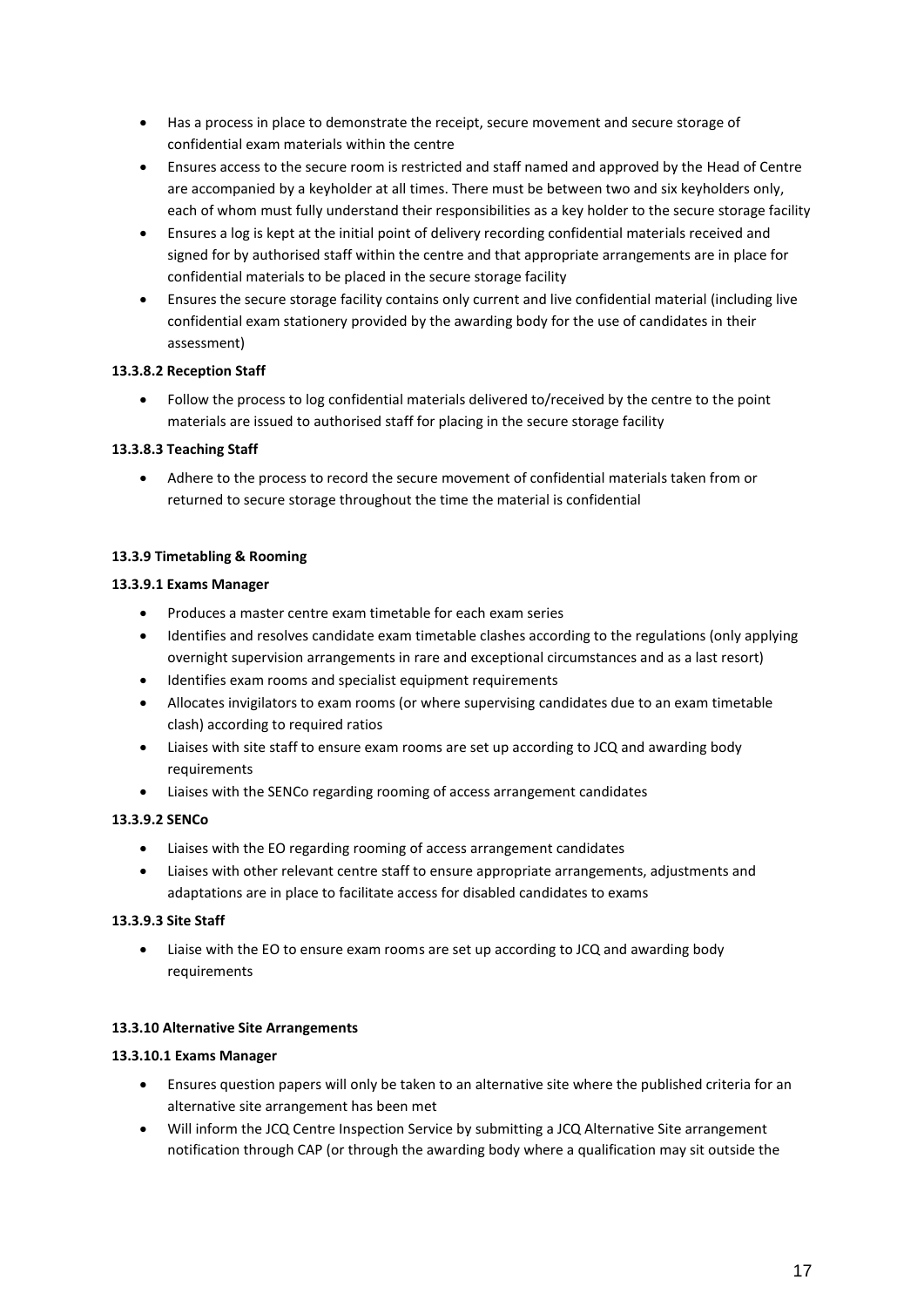scope of CAP) of any alternative sites that will be used to conduct timetabled examination components of the qualifications listed in the JCQ regulations

## **13.3.11 Transferred Candidate Arrangements**

## **13.3.11.1 Exams Manager**

- Liaises with the host or entering centre, as required
- Processes requests for Transferred Candidate arrangements through CAP to the awarding body deadline (or through the awarding body where a qualification may sit outside the scope of CAP)
- Where relevant (for an internal candidate) informs the candidate of the arrangements that have been made for their transferred candidate arrangements

## **13.3.12 Internal Exams**

## **13.3.12.1 Exams Manager**

- Prepares for the conduct of internal exams under external conditions
- Provides a centre exam timetable of subjects and rooms
- Provides seating plans for exam rooms
- Requests internal exam papers from teaching staff
- Arranges invigilation

## **13.3.12.2 SENCo**

Liaises with teaching staff to make appropriate arrangements for access arrangement candidates

## **13.3.12.3 Heads of Faculty**

- Provide entry lists & exam papers/materials to the EO
- Support the SENCo in making appropriate arrangements for access arrangement candidates

## **13.4 Exam Time: Roles & Responsibilities**

## **13.4.1 Access Arrangements**

## **13.4.1.1 Exams Manager**

- Provides cover sheets for access arrangement candidates' scripts where required for particular arrangements
- Has a process in place to deal with emergency access arrangements as they arise at the time of exams
- applies for approval through AAO where required or through the awarding body where qualifications sit outside the scope of AAO

## **13.4.2 Candidate Absence**

For further information, see the **Candidate Absence Policy**

## **13.4.3 Candidate Behaviour**

For further information, see the **Managing Behaviour Policy**

## **13.4.4 Candidate Belongings**

All student bags are stored outside the exam room.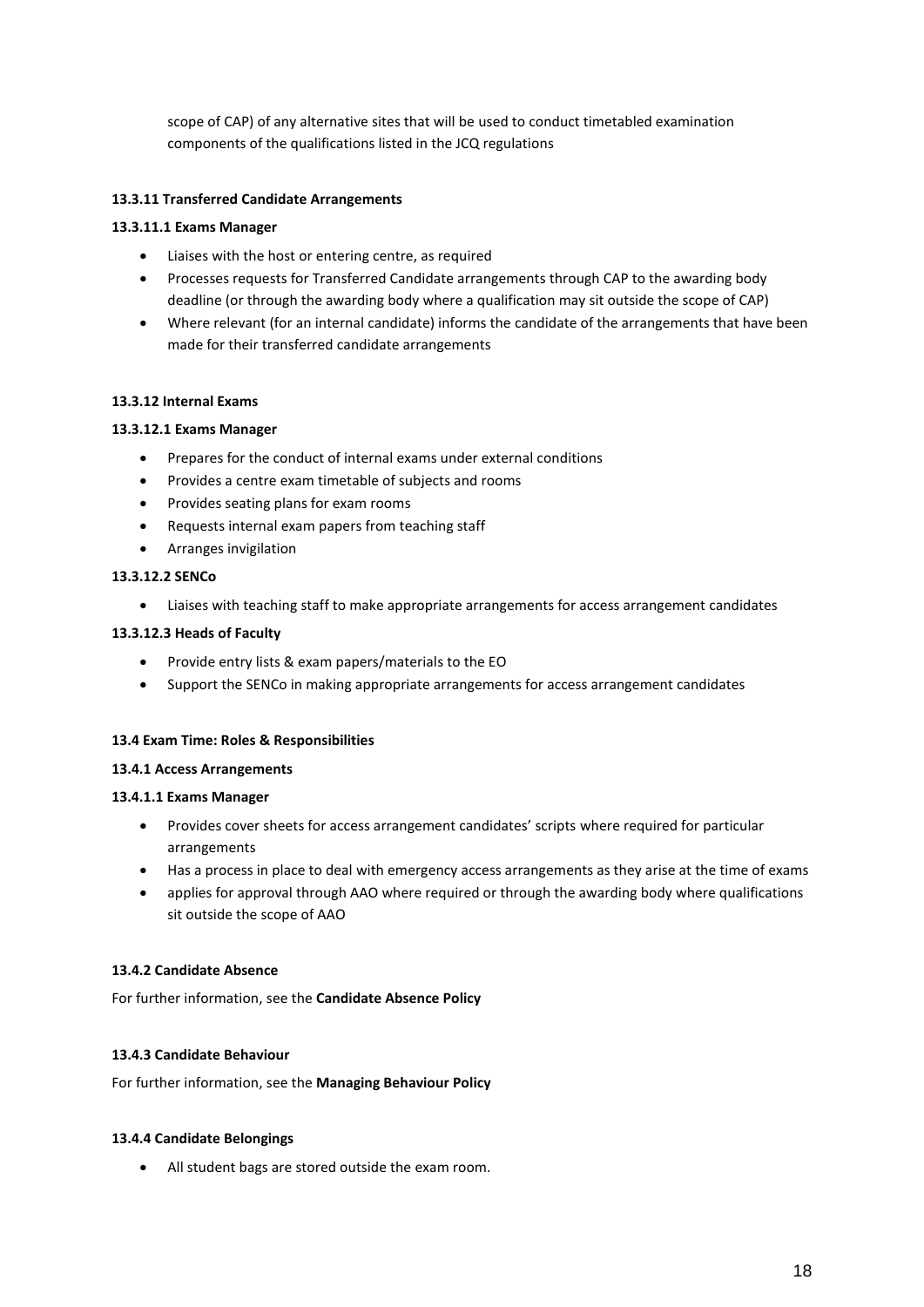• See Unauthorised materials below.

## **13.4.5 Candidate Late Arrival**

For further information, see the **Candidate Late Arrival Policy**

## **13.4.6 Conducting Exams**

## **13.4.6.1 Head of Centre**

Ensures venues used for conducting exams meet the requirements of JCQ and awarding bodies

## **13.4.6.2 Exams Manager**

- Ensures exams are conducted according to JCQ and awarding body instructions
- Uses an exam day checklist to ensure each exam session is fully prepared for, unplanned events can be dealt with and associated follow-up is completed

## **13.4.7 Dispatch of Exam Scripts**

#### **13.4.7.1 Exams Manager**

- Dispatches scripts as instructed by JCQ and awarding bodies
- Keeps appropriate records to track dispatch

#### **13.4.8 Exam Papers & Materials**

#### **13.4.8.1 Exams Manager**

- Organises exam question papers and associated confidential resources in date order in the secure storage facility
- Attaches erratum notices received to relevant exam question paper packets
- Collates attendance registers and examiner details in date order
- Regularly checks mail or email inbox for updates from awarding bodies
- In order to avoid potential breaches of security, ensures prior to question paper packets being opened that another member of staff or an invigilator checks day, date, time, subject, unit/component and tier of entry if appropriate, immediately before a question paper packet is opened
- Where allowed by the awarding body, only releases exam papers and materials to teaching departments for teaching and learning purposes after the published finishing time of the exam, or until any timetable clash candidates have completed the exam
- Informs the awarding bodies of any changes within the key members/contact (in the case that the EM is the change in staff/contact the Senior Leadership Team will do so with the support of the Head of centre)

## **13.4.9 Exam Rooms**

## **13.4.9.1 Head of Centre**

- Ensures that on the day of the exam, relevant internal tests, mock exams, revision or coaching sessions for the exam candidates will not be held in the designated exam room(s)
- Ensures only authorised centre staff are present in exam rooms
- Ensures the centre's policy relating to food and drink that may be allowed in exam rooms is clearly communicated to candidates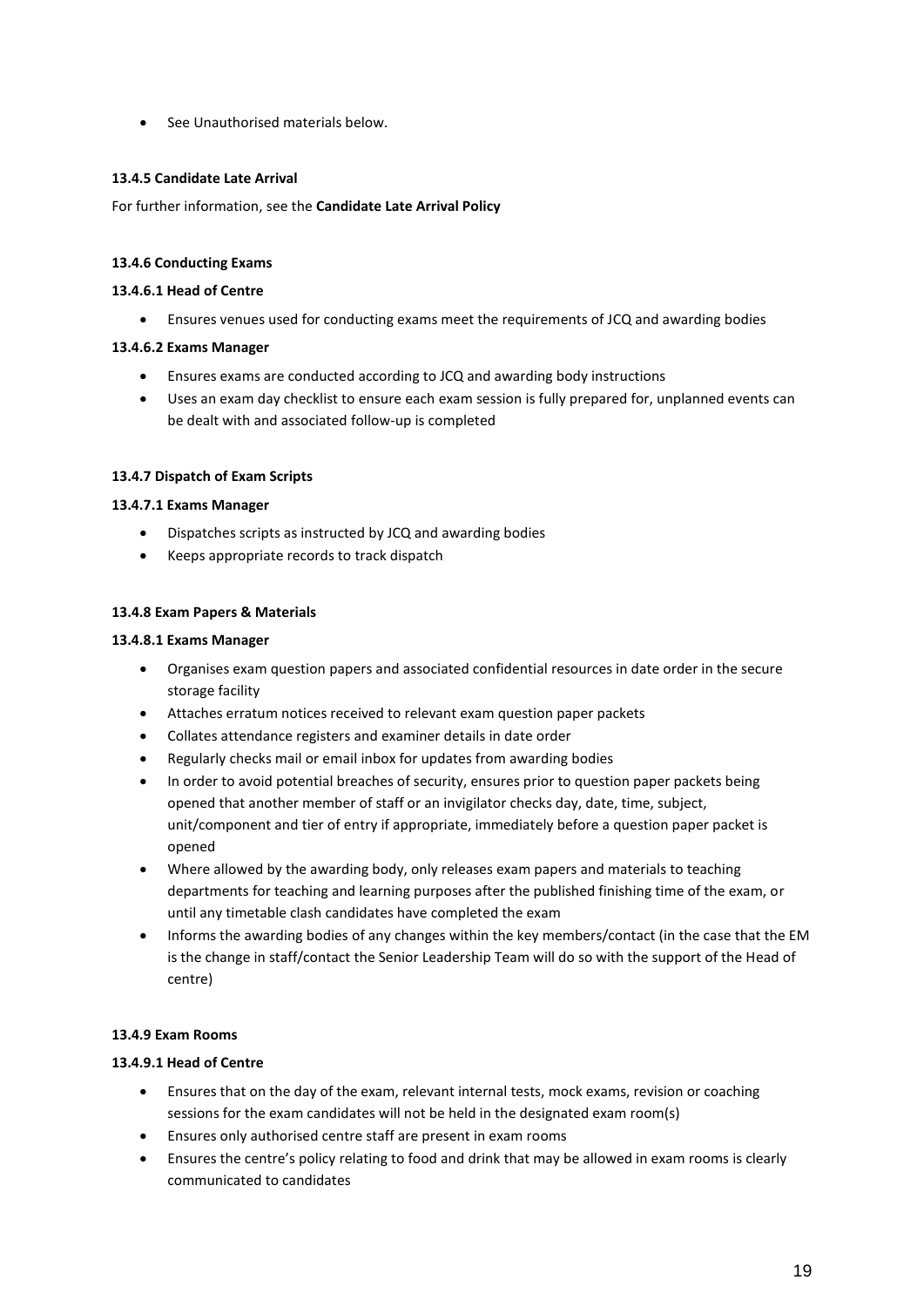## **13.4.9.2 Exams Manager**

- Ensures exam rooms are set up and conducted as required in the regulations
- Provides invigilators with appropriate resources to effectively conduct exams
- Briefs invigilators on exams to be conducted on a session by session basis (including the arrangements in place for any transferred candidates and access arrangement candidates)
- Ensures sole invigilators have an appropriate means of summoning assistance
- Ensures invigilators understand how to deal with candidates who may need to leave the exam room temporarily
- Provides authorised exam materials which candidates are not expected to provide themselves
- Ensures invigilators and candidates are aware of the emergency evacuation procedure
- Ensures invigilators are aware of arrangements in place for a candidate with a disability who may need assistance if an exam room is evacuated

## **13.4.9.3 Senior Leaders**

- Ensure a documented emergency evacuation procedure for exam rooms is in place
- Ensure arrangements are in place for a candidate with a disability who may need assistance if an exam room is evacuated

## **13.4.10 Food & Drinks in Exam Rooms**

For further information, see the **Food and Drink Policy**

## **13.4.11 Emergency Evacuation Procedures Policy**

For further information, see the **Emergency Evacuation Procedures Policy**

## **13.4.12 Irregularities**

## **13.4.12.1 Head of Centre**

 Ensures any cases of alleged, suspected or actual incidents of malpractice or maladministration before, during or after examinations/assessments (by centre staff, candidates, invigilators) are investigated and reported to the awarding body immediately, by completing the appropriate documentation

## **13.4.13 Managing Behaviour**

For further information, see the **Managing Behaviour Policy**

## **13.4.14 Malpractice**

For further information, see the **Managing Behaviour Policy** and **Malpractice Policy (Exams)**

## **13.4.15 Special Consideration**

For further information, see the **Special Consideration Policy**

## **13.4.15.1 Exams Manager**

- Processes appropriate requests for special consideration to awarding bodies
- Gathers evidence which may need to be provided by other staff in centre or candidates
- Submits requests to awarding bodies to the external deadline

## **13.4.15.2 Candidates**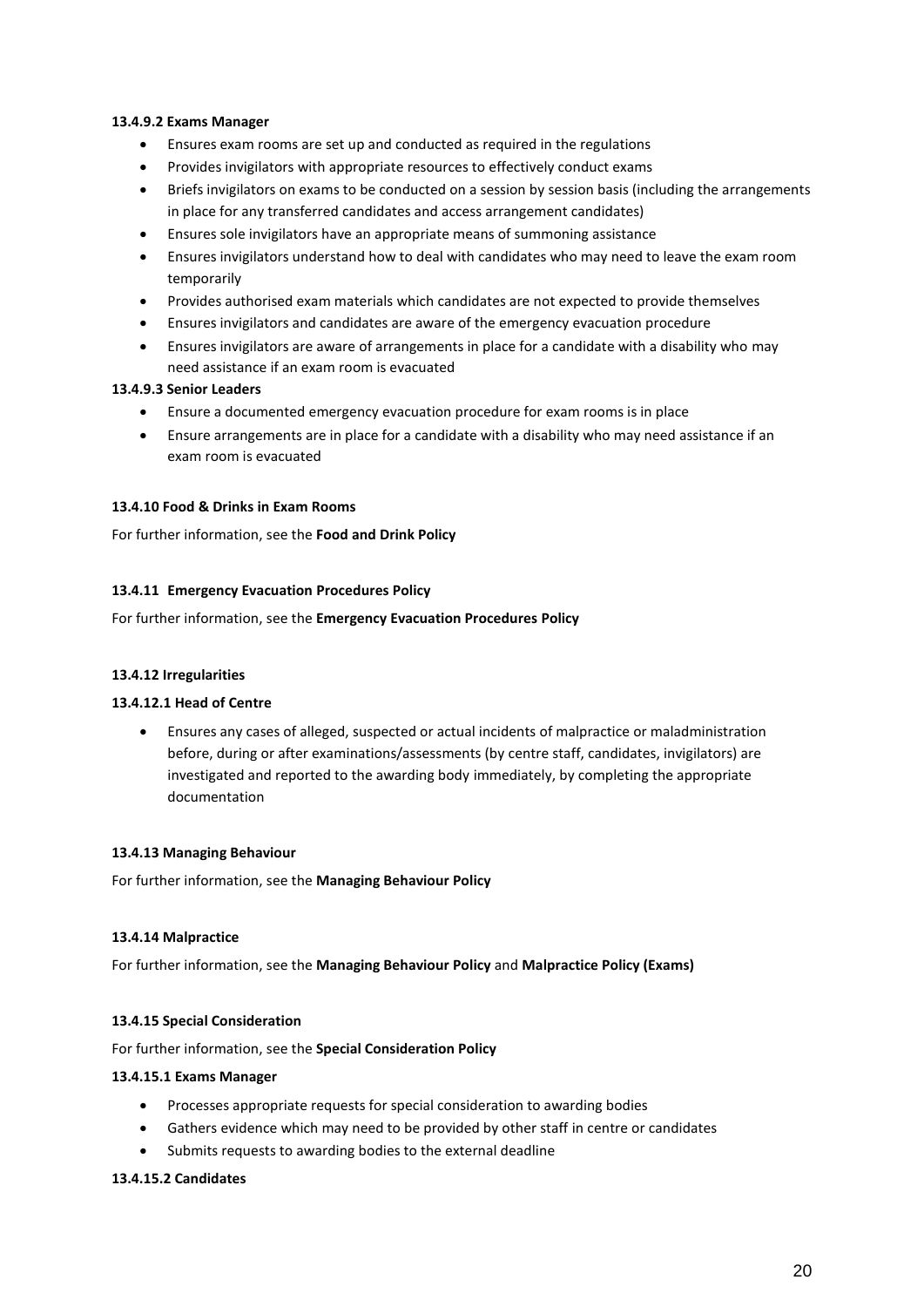Provide appropriate evidence to support special consideration requests, where required

## **13.4.16 Unauthorised Materials**

## **13.4.16.1 Arrangements for Unauthorised Materials Taken into The Exam Room**

- In the examination room candidates must not have access to items other than those stated in the instructions on the question paper, the stationery list or the specification for that subject.
- Any unauthorised items that have been taken into the examination room must be placed out of reach of the candidates (and not under their desks) before the examination starts. This would normally be at the front of the examination room or a similar arrangement that enables the invigilator to control access to the items.
- The invigilator, prior to the examination starting, must ensure that candidates have removed their wrist watches, placing them on their desks.
- A Head of Centre may, if he/she so wishes, prohibit candidates bringing a wrist watch into the examination room. Candidates would be required to leave their watches outside of the examination room.

## **13.4.16.2 Invigilators**

Are informed of the arrangements through training

## **13.4.17 Internal Exams**

#### **13.4.17.1 Exams Manager**

- Briefs invigilators on conducting internal exams
- Returns candidate scripts to teaching staff for marking

## **13.4.17.2 Invigilators**

Conduct internal exams as briefed by the EO

## **13.5 Results & Post Results: Roles & Responsibilities**

## **13.5.1 Internal Assessment**

## **13.5.1.1 Heads of Faculty**

- Ensures teaching staff keep candidates' work, whether part of the moderation sample or not, secure and for the required period stated by JCQ and awarding bodies
- Ensures work is returned to candidates or disposed of according to the requirements

## **13.5.2 Managing Results Day**

## **13.5.2.1 Results Day Programme**

 Examination results are available from 9:30am for current Year 11 students. There will be Heads of Department to discuss the results and offer advice. Post results paperwork / access to scripts forms will also be available for students to complete.

## **13.5.2.2 Senior Leaders**

- Identify centre staff who will be involved in the main summer results day(s) and their role
- Ensures senior members of staff are accessible to candidates after the publication of results so that results may be discussed and decisions made on the submission of any requests for post-results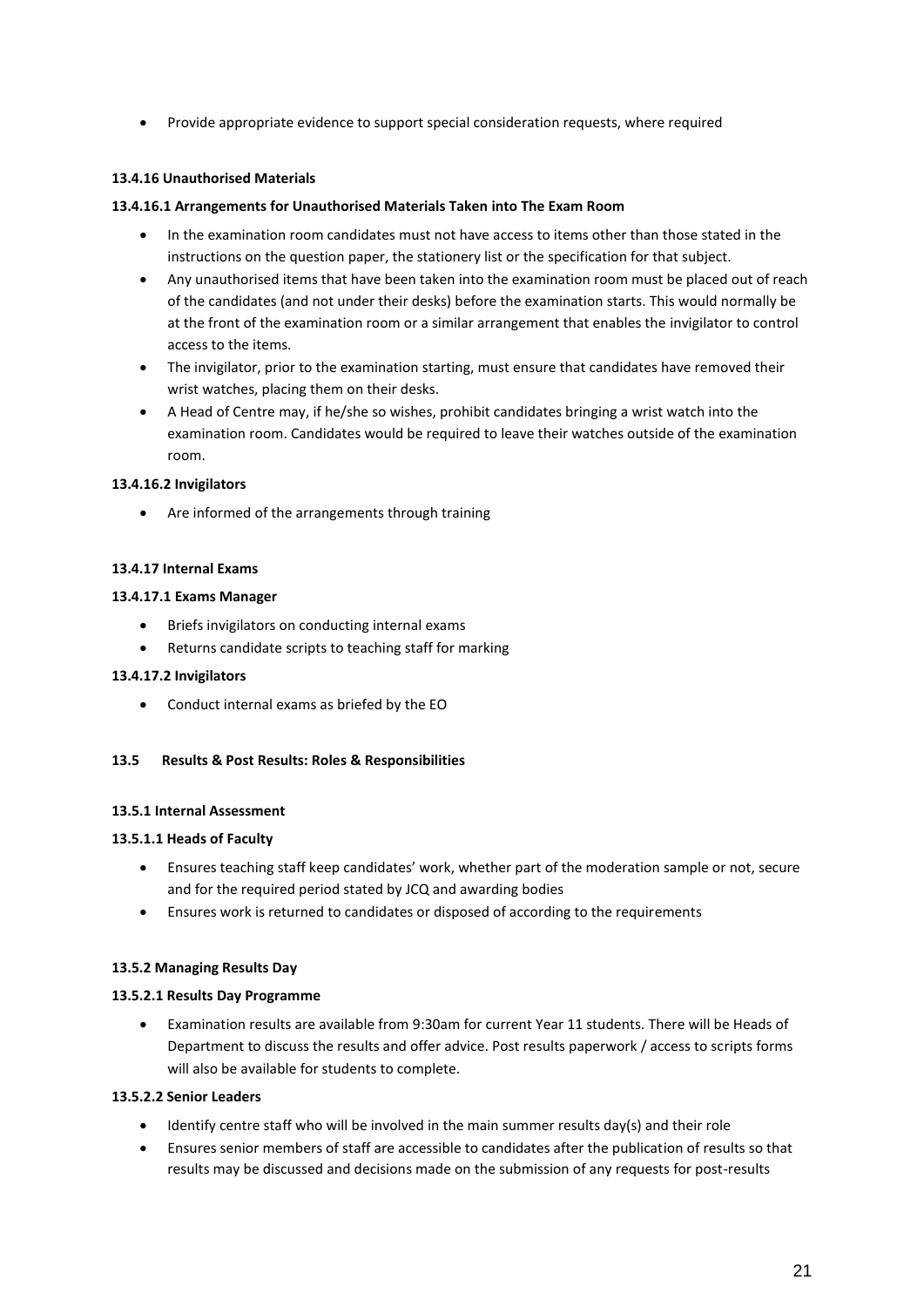services and ensures candidates are informed of the periods during which centre staff will be available so that they may plan accordingly

## **13.2.2.3 Exams Manager**

 Works with senior leaders to ensure procedures for managing the main summer results day(s) (a results day programme) are in place

## **13.2.2.4 Site Staff**

 Ensure the centre is open and accessible to centre staff and candidates, as required for the collection of results

## **13.5.3 Accessing Results**

## **13.5.3.1 Head of Centre**

 Ensures results are kept entirely confidential and restricted to key members of staff until the official dates and times of release of results to candidates

## **13.5.3.2 Exams Manager**

- Informs candidates in advance of when and how results will be released to them for each exam series
- Accesses results from awarding bodies under restricted release of results, where this is provided by the awarding body
- Resolves any missing or incomplete results with awarding bodies
- Issues statements of results to candidates on issue of results date
- Provides summaries of results for relevant centre staff on issue of results date

## **13.5.4 Post Results Services**

## **13.5.4.1 Head of Centre**

- Ensures an internal appeals procedure is available where candidates disagree with any centre decision not to support a clerical check, a review of marking, a review of moderation or an appeal
- Understands that in the event of an awarding body initiating an extended review of marking, candidates' marks and subject grades may be lowered, confirmed or raised

## **13.5.4.2 Exams Manager**

- Provides information to candidates (including private candidates) and staff on the services provided by awarding bodies and the fees charged (see also above Briefing candidates and Access to scripts, enquiries about results and appeals procedures)
- Publishes internal deadlines for requesting the services to ensure the external deadlines can be effectively met
- Provides a process to record requests for services and collect candidate informed consent (after the publication of results) and fees where relevant
- Submits requests to awarding bodies to meet the external deadline
- Tracks requests to conclusion and informs candidates and relevant centre staff of outcomes
- Updates centre results information, where applicable

## **13.5.4.3 Heads of Faculty**

- Meet internal deadlines to request the services and gain relevant candidate informed consent
- $\bullet$  Identify the budget to which fees should be charged

## **13.5.4.4 Candidates**

Meet internal deadlines to request the services